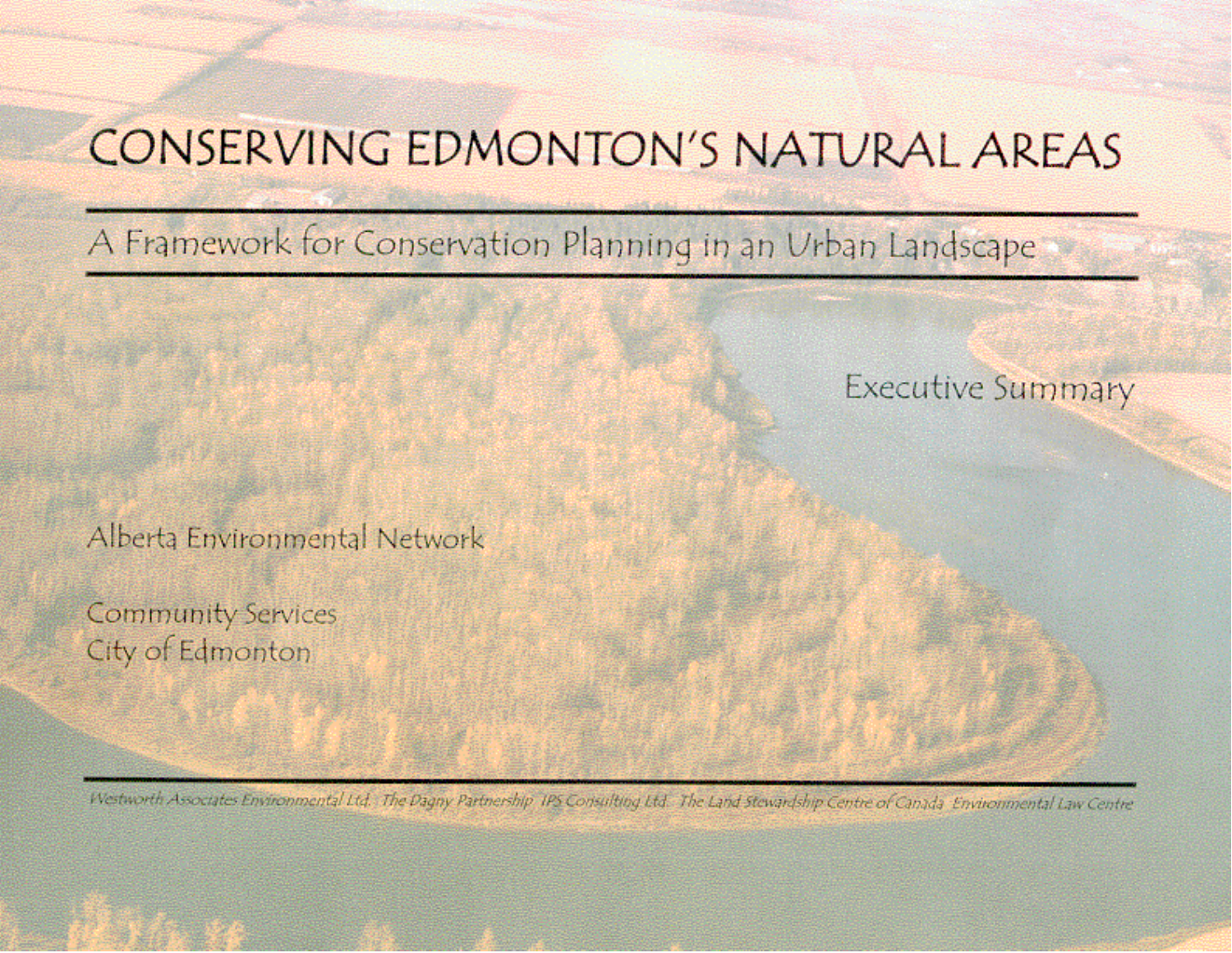# **CONSERVING EDMONTON'S NATURAL AREAS**

<sup>A</sup> Framework for Conservation Planning in an Urban Landscape

Executive Summary

Alberta Environmental Network

Community Services City of Edmonton

February 2001

Westworth Associates Environmental Ltd. The Dagny Partnership IPS Consulting Ltd. The Land Stewardship Centre of Canada Environmental Law Centre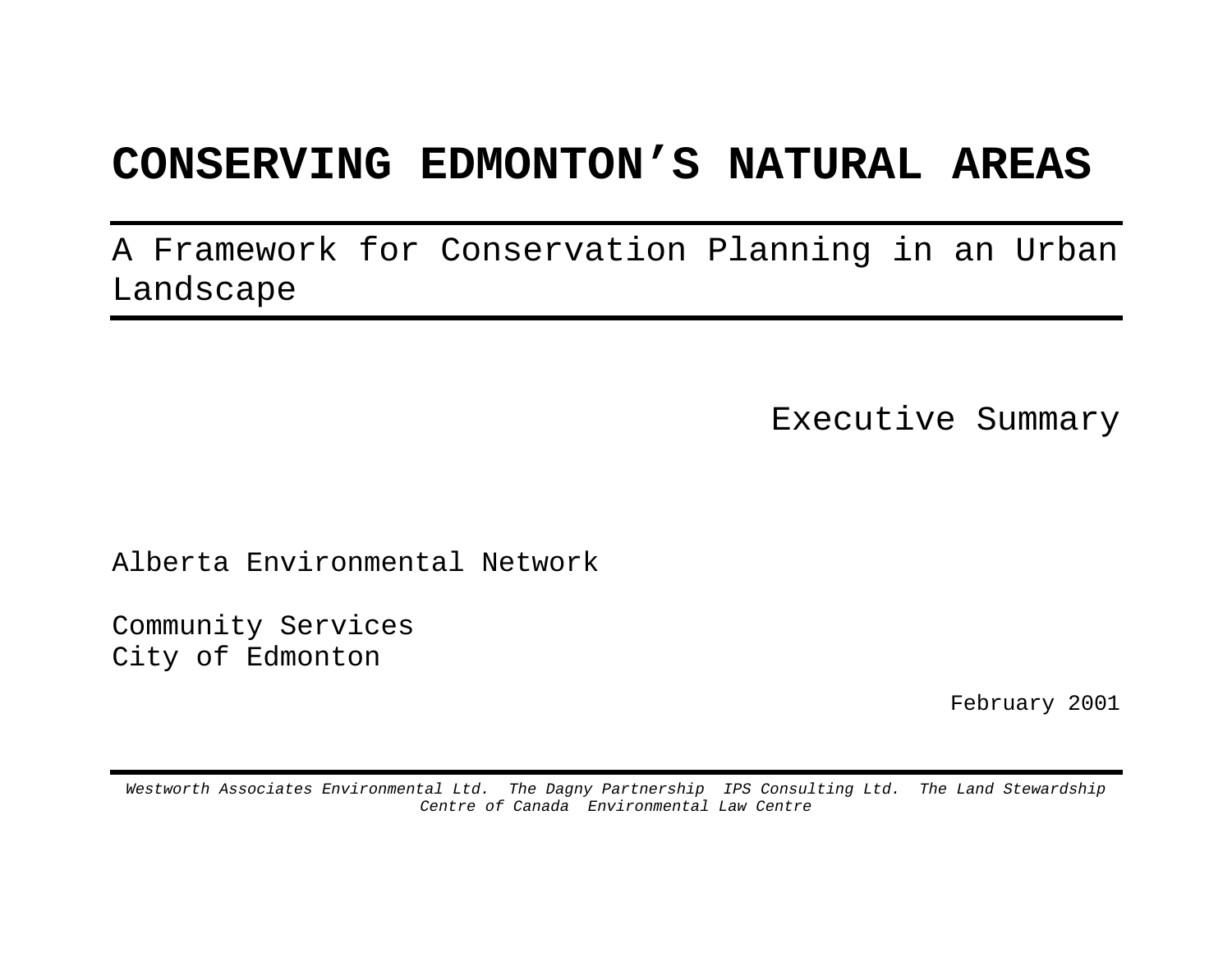# **PREAMBLE**

This report should be used as a tool to discuss future directions/policy changes with respect to the natural area planning and conservation process. At the time of the release of the report, the parent groups sponsoring this project including the Alberta Environmental Network, City of Edmonton and others such as the Urban Development Institute, etc., have not had the opportunity to review and consider what elements may be appropriate for implementation. Moreover, more discussion is necessary before the concepts could be brought forward for action. The report represents the views of the project Steering Committee and the Consulting Team and does not bind the parent organizations to any specific action. Further stakeholder consultation is required.

The report has been presented in three volumes:

**Volume 1 – Executive Summary**

**Volume 2 – Technical Report**

**Volume 3 – Supplemental Information**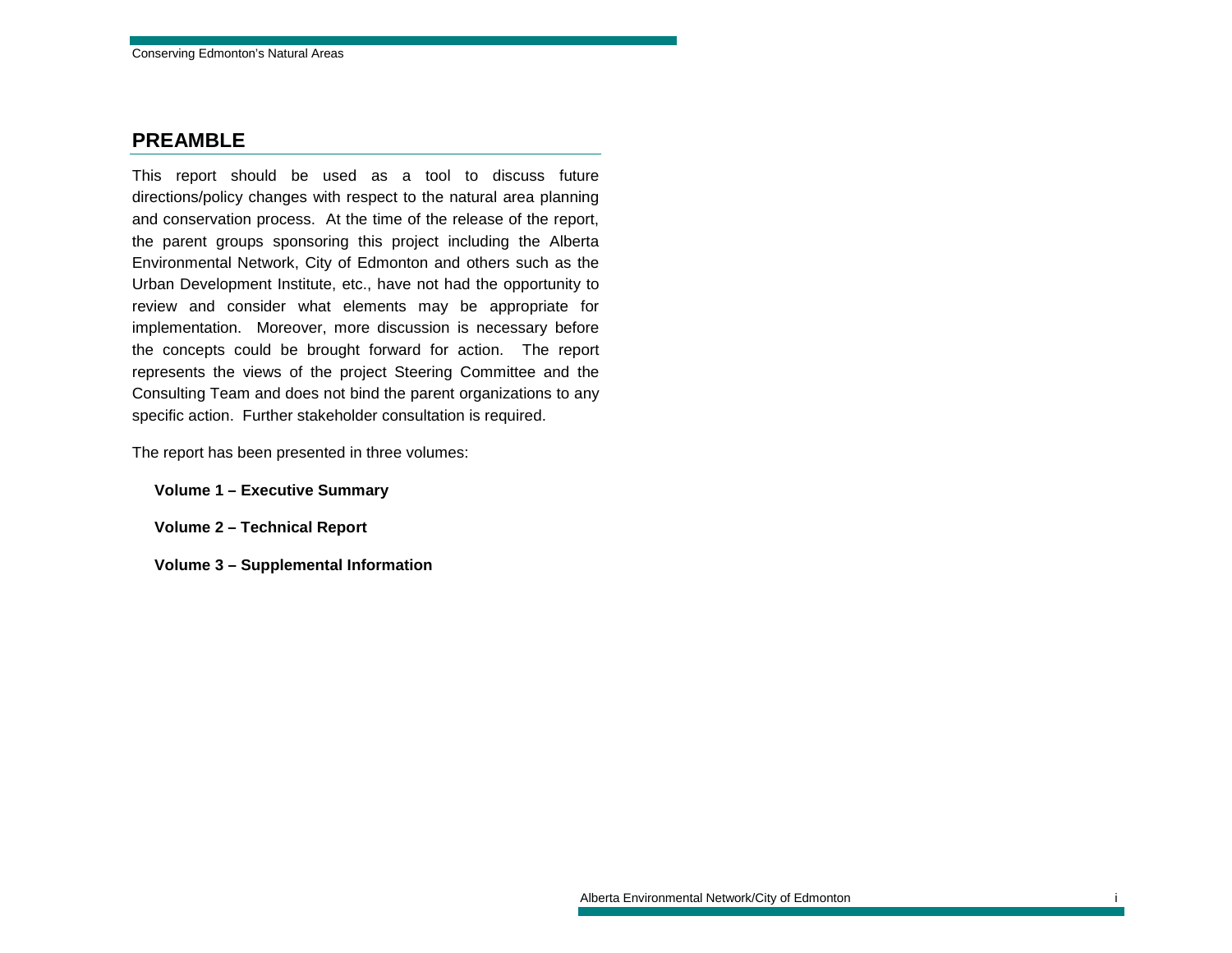Conserving Edmonton's Natural Areas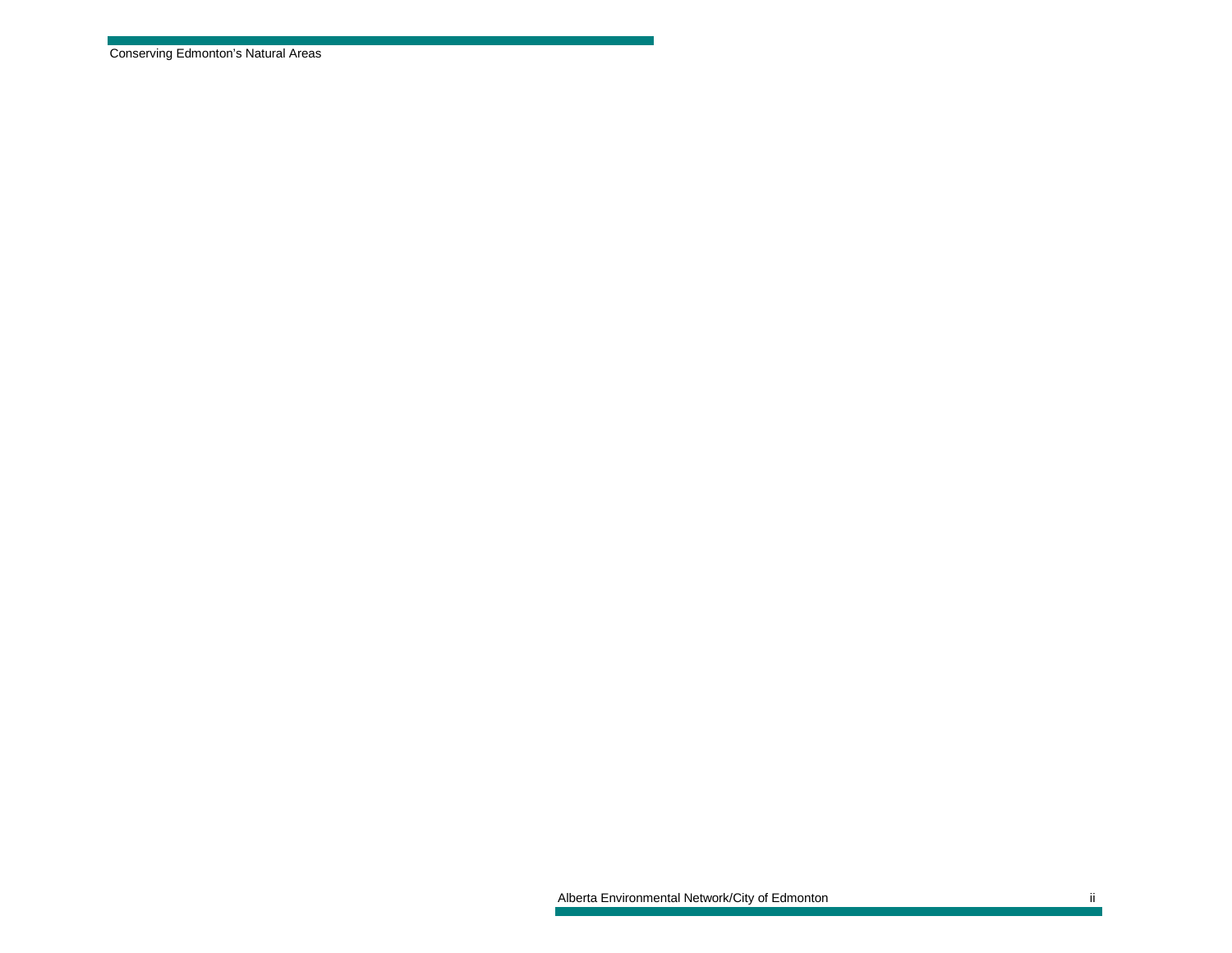# **Acknowledgements**

The study's success is in large measure due to the countless hours of time contributed by Steering Committee members and the helpful participation of the many individuals that took part in workshops and focus sessions or met with Consulting Team members to discuss various aspects of conservation planning. The Phair-Bolstad Committee was instrumental in initiating this project and a number of members of this committee were extremely helpful to the Consulting Team and Steering Committee during various phases of the project. To all of these individuals the Consulting Team extends its warmest thanks.

#### **Consulting Team**

| David Westworth, Project<br>Manager | Westworth Associates<br>Environmental Ltd. |
|-------------------------------------|--------------------------------------------|
| Lawrence Brusnyk                    | Westworth Associates<br>Environmental Ltd. |
| Dagny Alston                        | The DAGNY Partnership                      |
| Terry MacDougall                    | IPS Consulting Ltd.                        |
| Ernie Ewaschuk                      | The Land Stewardship Centre<br>of Canada   |
| Arlene Kwasniak                     | Environmental Law Centre                   |



Funding of this project was provided by the Edmonton Community Lottery Board

It is up to us to plan with vision. Our responsibility is to retain what we treasure, because we are merely guests on those spaces of the earth that we inhabit. We should leave good impressions about our visit.

#### **Steering Committee**

| Barry Breau, Chair | Alberta Environmental<br>Network        |  |
|--------------------|-----------------------------------------|--|
| Bob Priebe         | Community Services, City of<br>Edmonton |  |
| Charles Richmond   | Citizen                                 |  |
| Patsy Cotterill    | Edmonton Natural History<br>Society     |  |
| John Wood          | King's University College               |  |
| Lindsay Kelly      | Urban Development Institute             |  |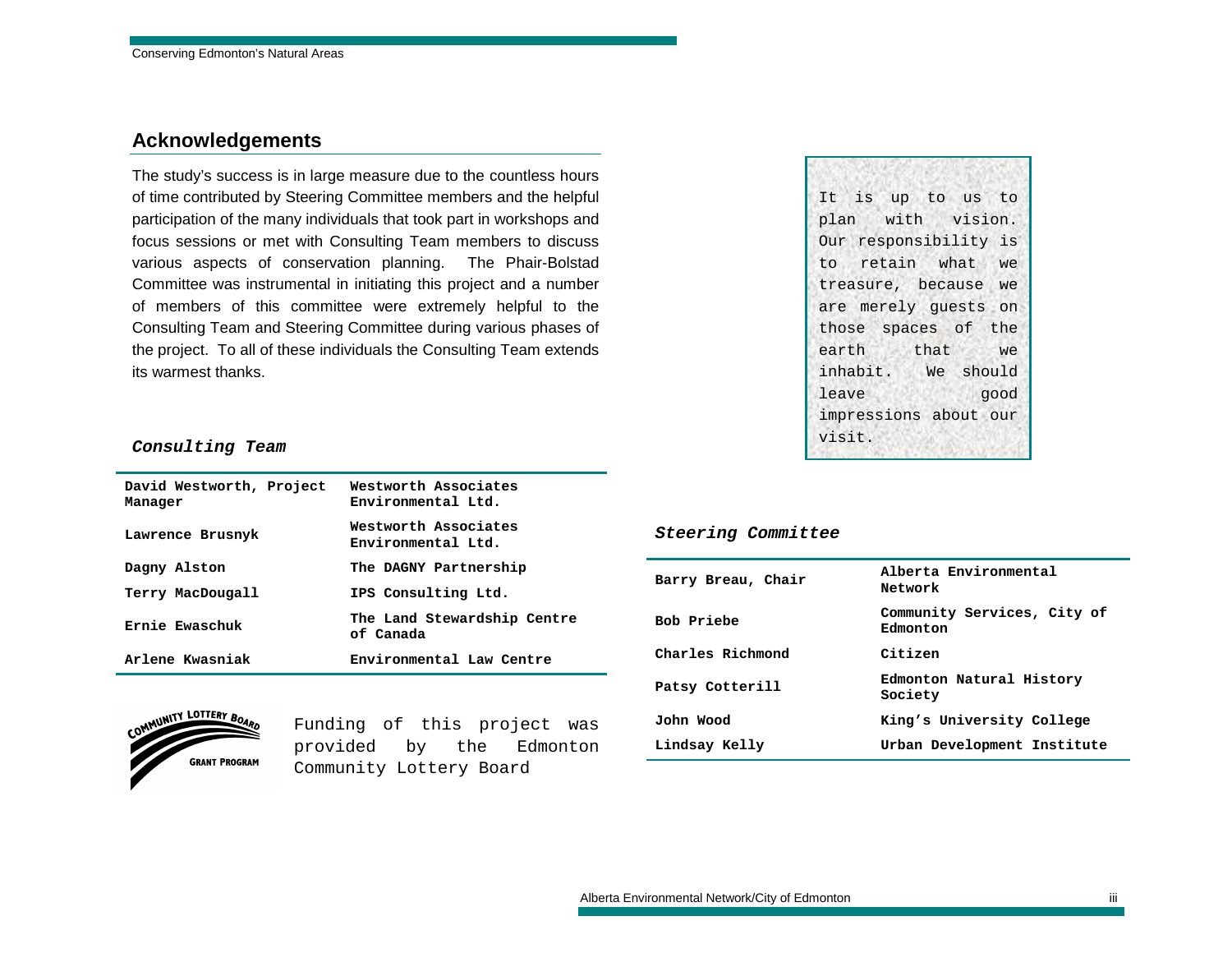Conserving Edmonton's Natural Areas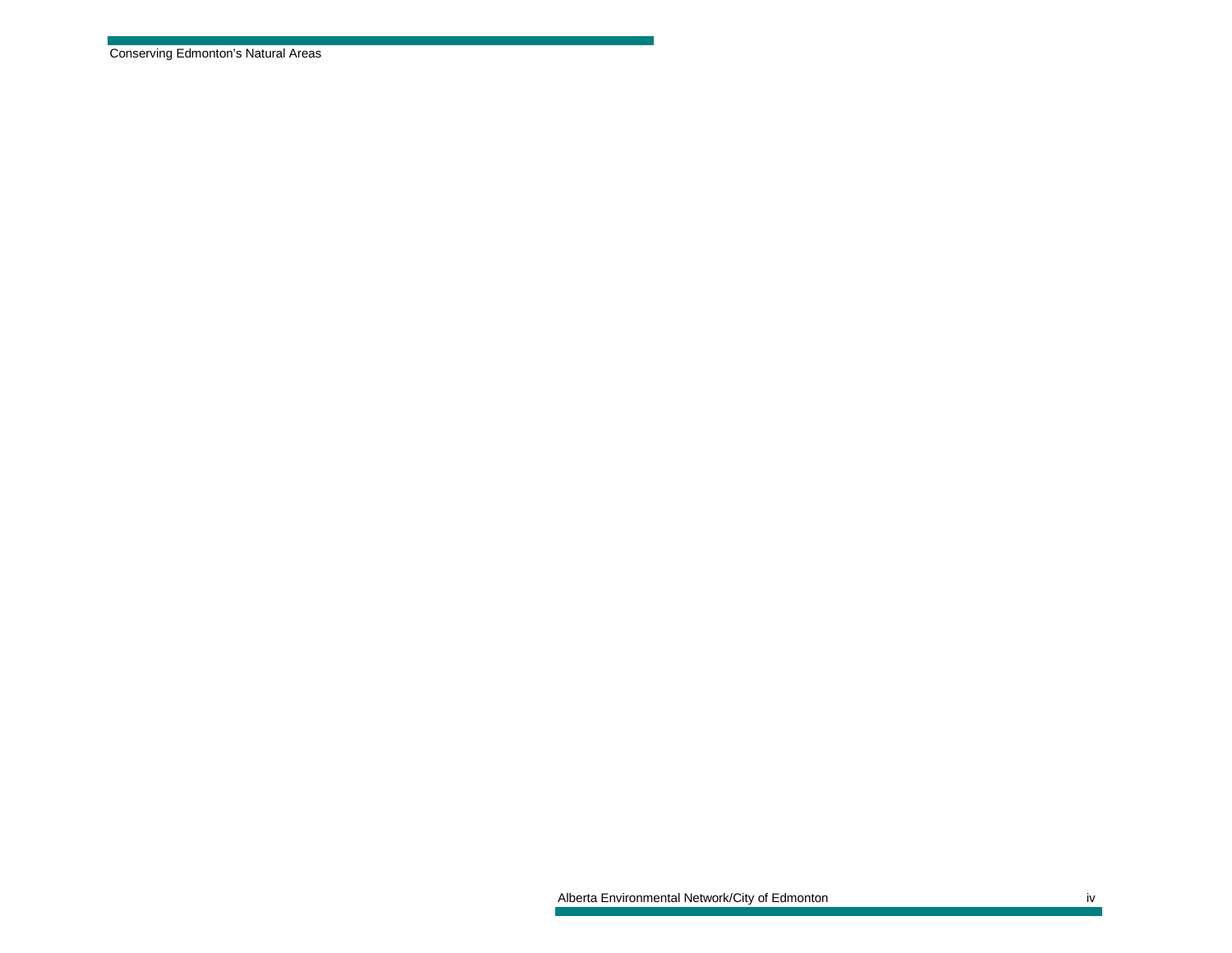# **EXECUTIVE SUMMARY**

# **Background**

The rapid pace of residential and industrial land development within the City of Edmonton over the past few decades has dramatically altered the City's natural landscape. Concern over the loss of remaining natural areas led Edmonton City Council and the Administration to begin taking steps in the early 1990s to conserve some of these sites. These steps included an inventory of environmentally sensitive and significant natural areas and the passing of Policy C-467 (Conservation of Natural Sites in Edmonton's Table Lands). Policy C-467 directed the Administration to conserve natural sites by encouraging voluntary conservation and corporate and private sponsorship of natural sites, by facilitating natural site conservation through the planning and development process, and by promoting increased awareness about conserving natural areas.

Although these efforts have resulted in the conservation of a number of sites within the city, the loss of the Little Mountain Natural Area in the late 1990s highlighted deficiencies in the implementation of the existing policy framework and prompted City Council to direct the Administration to identify more proactive measures for implementing the Policy. An informal coalition of environmental interests, development interests and the Administration has been meeting periodically, facilitated and chaired by City Councilors Michael Phair and Alan Bolstad, to identify and discuss potential approaches.

To help move this initiative forward, the Alberta Environmental Network, a member of this coalition, in conjunction with the City of

Edmonton, obtained funding through the Edmonton Community Lottery Board to initiate a project that would provide City Administration with information or tools that will enable them to more effectively implement Policy C-467 and would serve as a foundation for increasing awareness and building community support. A contract was awarded to a consulting group led by Westworth Associates Environmental Ltd. in May 2000 to undertake this project.

# **Goals and Scope of Study**

The study was designed to achieve four specific outcomes:

- Recommend a short list of sites on which to focus conservation efforts.
- Recommend the establishment of site specific conservation strategies for those sites.
- Develop a strategy to enhance natural areas awareness and education.
- Develop an appropriate fund raising strategy.

Although the focus of the project was on developing an approach that could achieve tangible evidence of successful natural area conservation within the next two years, both the City of Edmonton and the Alberta Environmental Network view this as an initial step in a longer-term process of conserving important components of Edmonton's natural heritage. In conducting this study, the project Steering Committee made it clear that the short list of sites is intended strictly as a starting point *and in no way suggests that the other sites are less worthy of conservation efforts; rather is simply a recognition that simultaneous action on all remaining 62 sites is not possible.* Until funding to support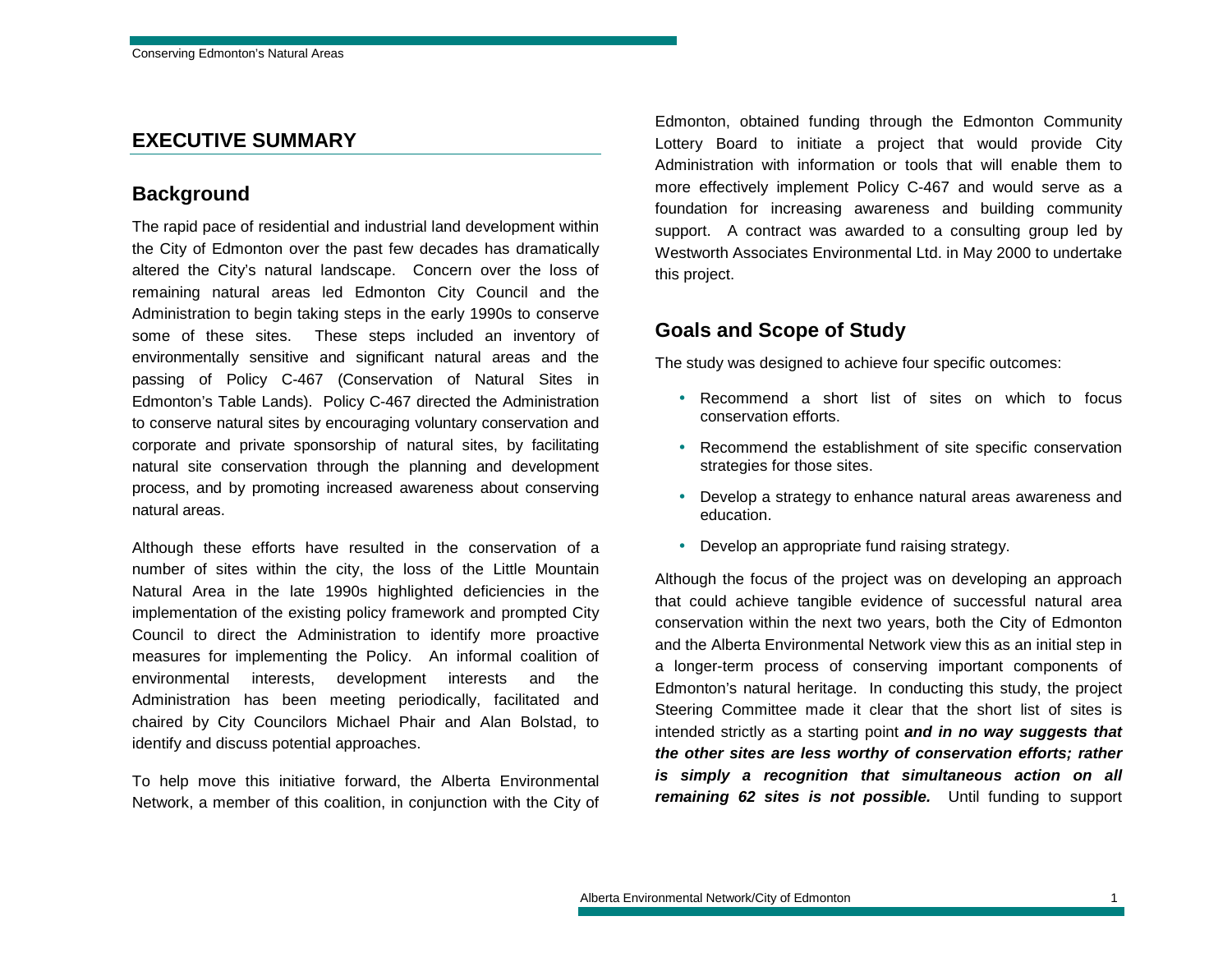acquisition of the remaining sites becomes available, efforts will be made to protect these sites through the normal planning process.

# **Study Process**

Throughout the project, the Consulting Team worked closely with a Steering Committee comprised of members of the Alberta Environmental Network, the City of Edmonton Community Services Department and the Urban Development Institute. These groups met on a frequent basis to discuss approaches and review study findings.

The present study built on earlier efforts to inventory and classify natural areas in the city. Consequently, the study began with a review of all background and historical information pertaining to the project. Members of the Consulting Team contacted dozens of individuals representing both private and public sector organizations that are involved with planning, land development and natural area conservation in the Edmonton area. As well, the Consulting Team contacted members of other agencies and reviewed case studies from other cities in North America, to identify methods or approaches to natural area conservation that have been successfully used elsewhere.

All of the desired outcomes depended on first achieving a clear understanding of conservation issues, priorities, and constraints from the point of view of different stakeholders in the community. A key element of the study strategy therefore involved the use of workshops or focus groups to develop this understanding. Separate focus sessions were held with groups representing the general public and Edmonton's environmental community. The discussion sessions were structured to probe stakeholders' priorities both within specific land conservation types and areas,

stewardship priorities and issues as well as funding priorities within the context of other municipal service priorities.

The perspectives of the development industry to natural area conservation were explored during two workshop sessions arranged in conjunction with the Urban Development Institute. During the initial workshop, participants were asked to identify current obstacles to natural area conservation and conservation approaches that might work from a land development and economic perspective. During the second workshop the group provided input to the Consulting Team on a specific set of potential tools for achieving natural area conservation.

To determine whether the various approaches or tools identified were feasible from economic, ecological, legal, and administrative/policy points of view, additional consultations were held with members of various civic departments, provincial government agencies, the development industry, and the legal profession.

Site selection criteria identified during the stakeholder workshops were used to develop a short-list of potential conservation sites using a form of SWOT (Strengths, Weaknesses, Opportunities and Threats) analysis. This analysis considered ecological factors such as size, potential linkages, biodiversity, and sustainability as well as external factors such as the threats and opportunities presented by the development marketplace. This type of analysis also provided a practical method of incorporating community issues, such as the level of community support, educational opportunities and potential partnership/stewardship arrangements into the site selection process.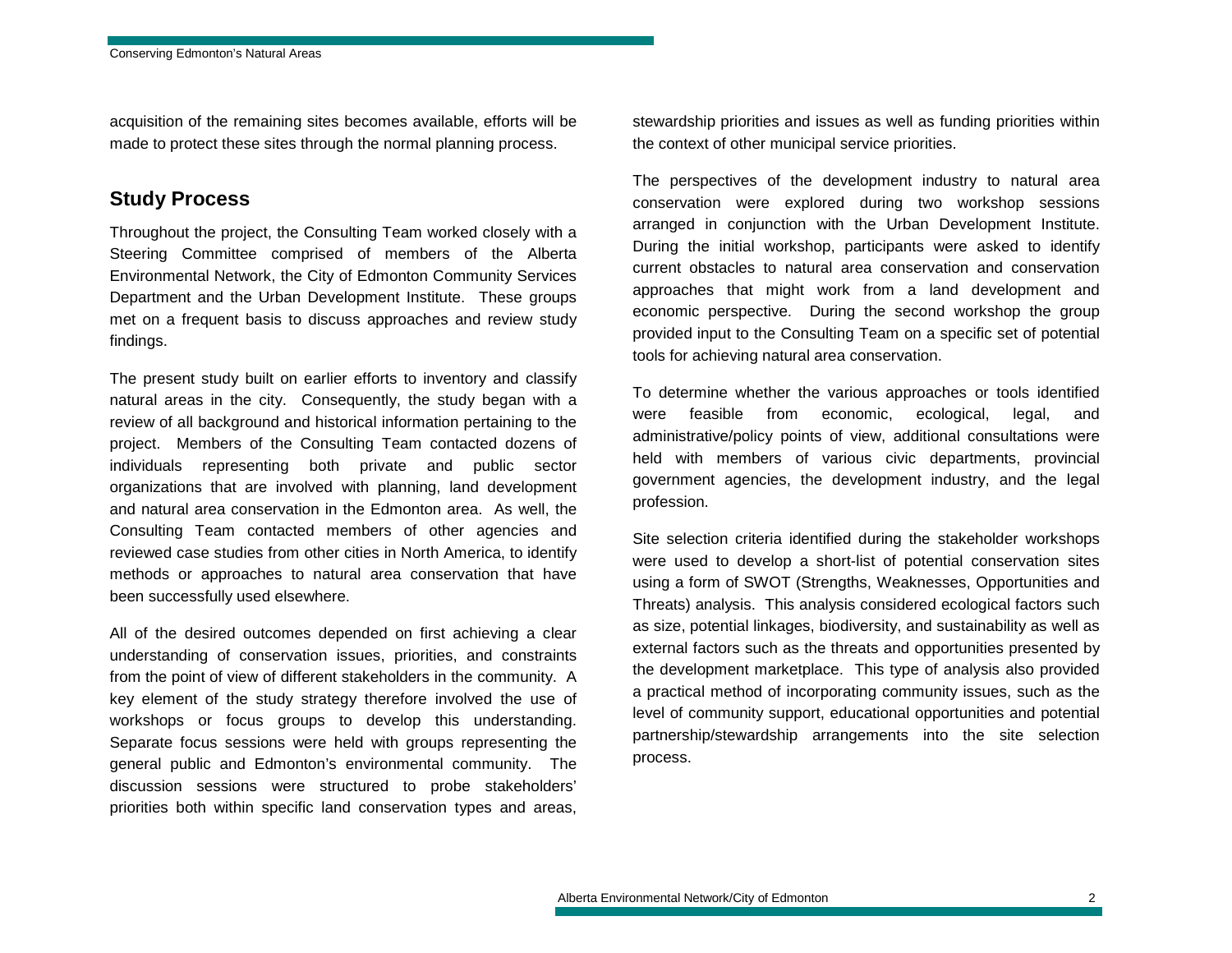# **Functions and Values of Natural Areas**

Maintaining a system of parks and natural areas throughout our city not only beautifies our community but contributes to clean air and water, habitat for plants and animals, and a healthy environment. Natural areas serve as important sites for nature-related recreation and environmental education.

There are not only aesthetic and ecological reasons for conserving natural areas; there are important economic reasons as well. Many of the ecological services that natural areas provide translate into direct cost savings to communities. For example, natural areas intercept rainfall and reduce stormwater runoff, resulting in potential reductions in requirements for stormwater infrastructure. The shade and shelter provided by treed stands can also result in energy savings. In addition, treed areas and wetlands benefit human society by removing air pollutants and sequestering and storing carbon. We know that tree foliage filters and removes a number of known air pollutants, including carbon monoxide, sulphur dioxide, nitrogen dioxide and ozone. Trees and other natural vegetation also remove carbon dioxide from the air, helping to offset the harmful effects of 'greenhouse' gasses and global warming. In a city the size of Edmonton, these benefits can be expected to amount to millions of dollars annually. A number of studies have also shown that proximity to preserved open space or natural areas increases property values, particularly if the open space is not intensively developed for recreation purposes and if it is carefully integrated with the neighbourhood.

Natural areas are part of our heritage. Through its history Edmonton has been defined by its natural setting. Unlike many major North American cities, where urban development has eliminated all traces of the natural environment, Edmonton is recognized for the green spaces associated with our river valley and the many remnant patches of forest and wetlands scattered across our table lands. Unfortunately, these remnant natural areas are disappearing rapidly. We may be at a crossroads that will determine the future character of the city. Either we must move quickly to protect the natural features that we cherish and take for granted within the City of Edmonton or we will see the remaining fragments of our natural heritage lost forever.

# **What Edmonton is Currently Doing to Conserve Natural Areas**

Various environmental policies, guidelines and bylaws concerning conservation and protection of natural features within the City of Edmonton have been developed and incorporated into the municipal planning process over the last 25 years. Edmonton's Municipal Development Plan ("Plan Edmonton") provides overall strategic direction and a commitment to conserve natural areas in Edmonton's Table Lands and the North Saskatchewan River Valley. Protection of natural areas within the river valley system is provided through the 1985 *North Saskatchewan River Valley Area Redevelopment Plan Bylaw,* a comprehensive Plan that sets out policy and implementation directives for land uses in the City's river valley. In 1995 the City of Edmonton adopted the *Conservation of Natural Sites in Edmonton's Table Lands Policy (*Policy C-467) to encourage the conservation of environmentally sensitive and significant natural areas identified in an inventory prepared by Geowest Environmental Consultants.

In reviewing the various policies and programs put in place by the city to address the goal of natural area conservation, and discussing these policies and programs with various civic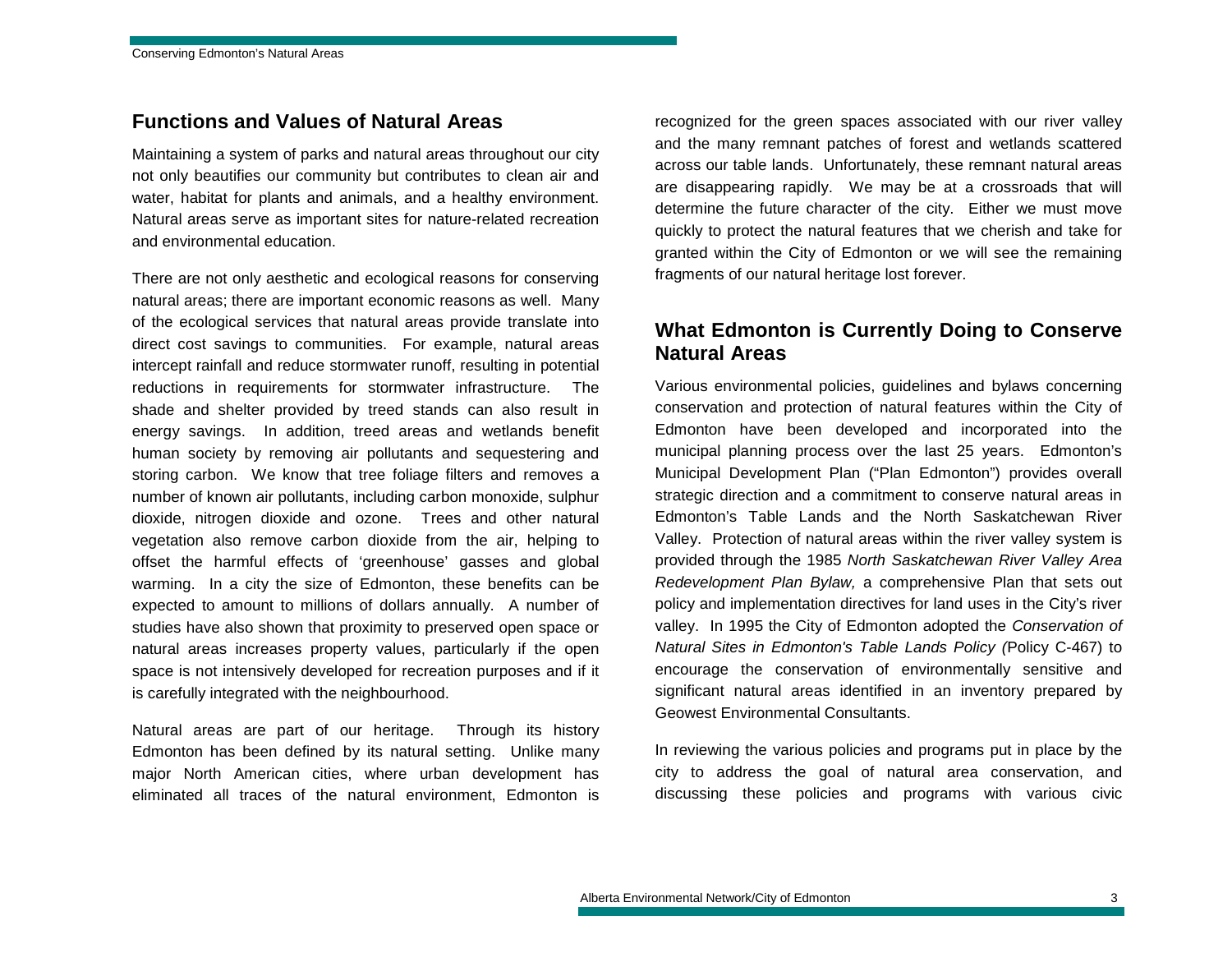departments, it became apparent that considerable uncertainty exists about the extent to which existing policies and procedures are providing effective protection to natural areas in different land use and development zones of the City.

Implementation of Policy C-467 depended heavily on the function of the Conservation Coordinator. The Coordinator position held responsibility for coordinating conservation efforts among civic departments and for implementing private conservancy programs to conserve sites that would not otherwise be protected through the planning and development process. When City Council decided not to fund that position, the effectiveness of the policy was compromised from the outset. Currently, the only avenue for implementing the policy is through the development process (review of Area Structure Plans, Neighbourhood Area Structure Plans and Neighbourhood Structure Plans). The Policy's main impact is felt when a landowner applies to the City for a change in use of land. However, at that stage a landowner's development plans have progressed to a point where efforts to conserve sites may be seen as intrusive and are less likely to be successful.

Currently, Policy C-467 does little to conserve natural areas in rural areas within the City. Much of the land on Edmonton's table lands does not face short-term pressures for urban expansion and in some cases may never be developed for residential or commercial uses. Although natural sites within these areas may not be threatened by residential development within the foreseeable future**,** *the threats to conservation of these sites may be no less real and no less immediate*. These threats are many including, for example, agricultural expansion, aggregate extraction, oil and gas development, timber harvesting, rural residential development, and golf course development.

Similarly, there are concerns that Bylaw No. 7188, the *North Saskatchewan River Valley Area Redevelopment Plan*, may not prevent the loss of valuable natural areas within the river valley system. The Bylaw, which was put in place to "ensure the preservation of the natural character and environment of the North Saskatchewan River Valley and its Ravine System", contains a number of policies for protecting the river valley environment. One of the major tools that is used to implement this policy is the requirement for environmental impact screening assessments for proposed facility development, if that facility is "publicly owned or is developed on public lands".

It would appear that this requirement may not necessarily apply to private development proposals on privately owned land. As a result of the City's policy to acquire lands within the river valley and ravine system as Environmental Reserve through the subdivision process, most of the lands in the 'built-up' area of the city are now publicly owned. However, lands within the river valley beyond the current urban development area are predominantly privately owned and natural areas within these zones may not be protected from the effects of agricultural expansion or other incompatible development.

# **Perspectives on Natural Area Conservation in Edmonton**

Results of the focus sessions and subsequent stakeholder consultations pointed out some very interesting similarities and differences among various stakeholders in the community with respect to their attitudes toward natural area conservation.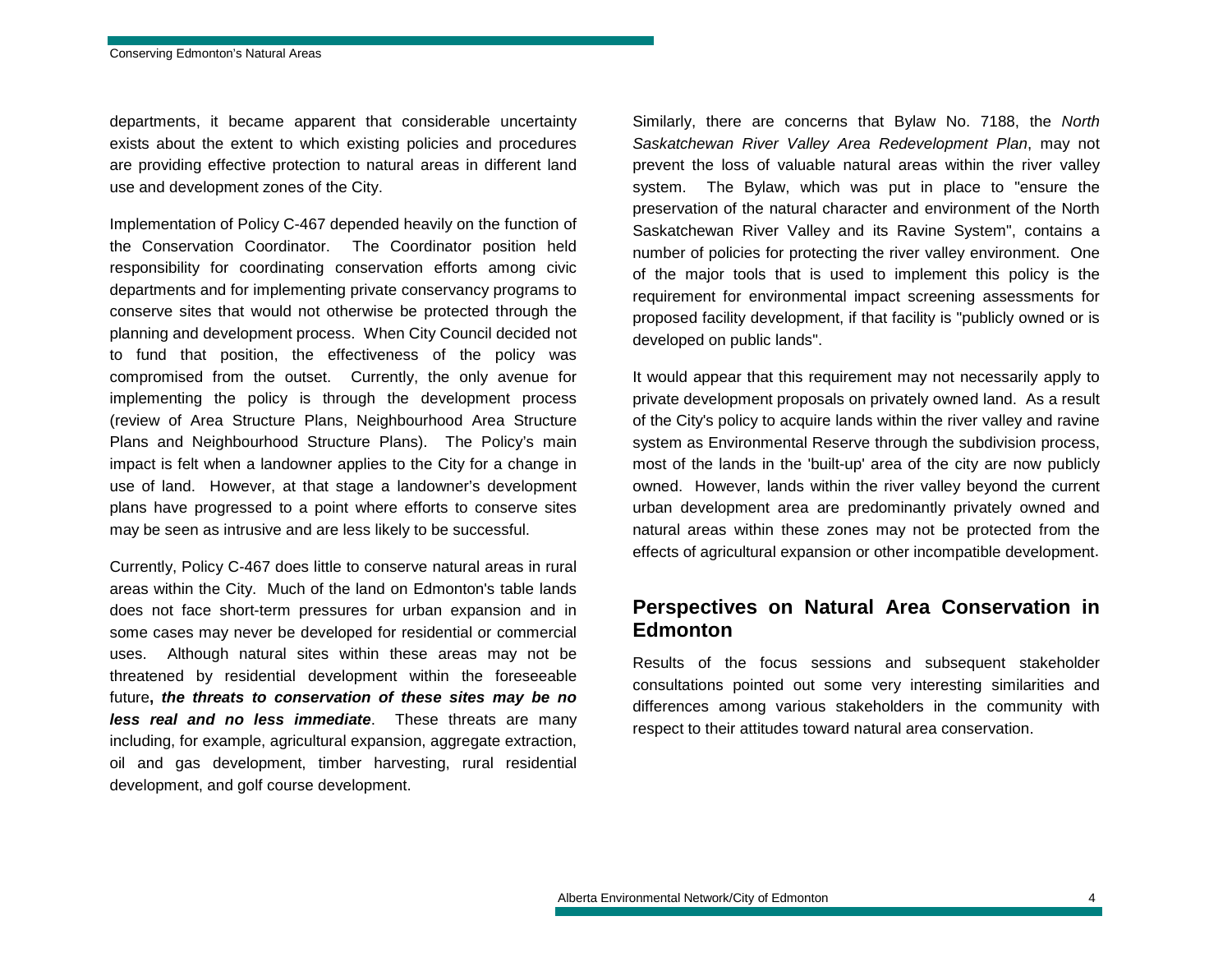### *The General Public*

During the focus session involving representatives of the general public, there was *strong support* for conserving more land, particularly in those areas of the City that do not have access to the river valley or as much other "green space". Natural spaces were seen as an important component of creating a good place to live throughout the City. Participants noted that while some neighbourhoods have a lot of natural areas and easy access to green space (Whitemud, Blackmud and North Saskatchewan River valley areas), communities in the southeast, northwest and northeast do not. There was support for the concept that areas that currently have less access to natural areas should receive priority in future conservation programs. A common theme that emerged with the discussions with this group was the importance of having controlled access to these sites to take advantage of the recreational and educational opportunities that these sites provide.

# *The Environmental Community*

Like the public group, all of the participants in the environmental group focus session identified a need to conserve more natural areas within the City of Edmonton. The most frequently expressed reason was to preserve the ecological functions these areas provide, including their importance for conserving biodiversity and sensitive species, their watershed value (water quality and quantity), and providing connectivity between natural areas. Several participants also spoke of the educational value of natural areas, commenting that "*it is important for children to have the opportunity to experience natural communities first hand* " and noting that the study of natural communities is currently part of the school curriculum. Several also recognized the value of natural areas in terms of human health and wellness. Functions related to this include improvement of air and water quality, recreational

pursuits such as walking and bird watching, and the quality of community life.

### *The Development Industry*

During two workshop sessions held with members of the Urban Development Institute, industry representatives identified a number of major issues concerning the existing planning and development process as it applies to the conservation of natural areas in the City of Edmonton. These included issues related to costs, the regulatory process, urban compatibility, and public expectations or acceptance of natural areas within neighbourhoods.

At issue with respect to costs is fairness, with developers indicating that the costs of acquiring and maintaining natural areas should be aligned with groups that directly benefit from natural areas or with public agencies that have a mandate for natural area conservation. It was pointed out that inclusion of a natural area within a neighbourhood has the potential for increased housing and development costs through process delays, increased permanent area contributions/levies, lost opportunity costs, and increased salable land unit and development costs. The importance of timing on cost is important. *It is much less expensive to acquire/preserve natural areas long before lands are required for urban development and before the lands have been included in offsite cost levy calculations.*

A continuing theme throughout the discussions with members of the Urban Development Institute was the urban compatibility and sustainability of natural areas along with the ongoing stewardship responsibilities. Public education as to the value of natural areas was also seen to be important, particularly for wetlands, which may be viewed by some as nuisances or unsafe environments.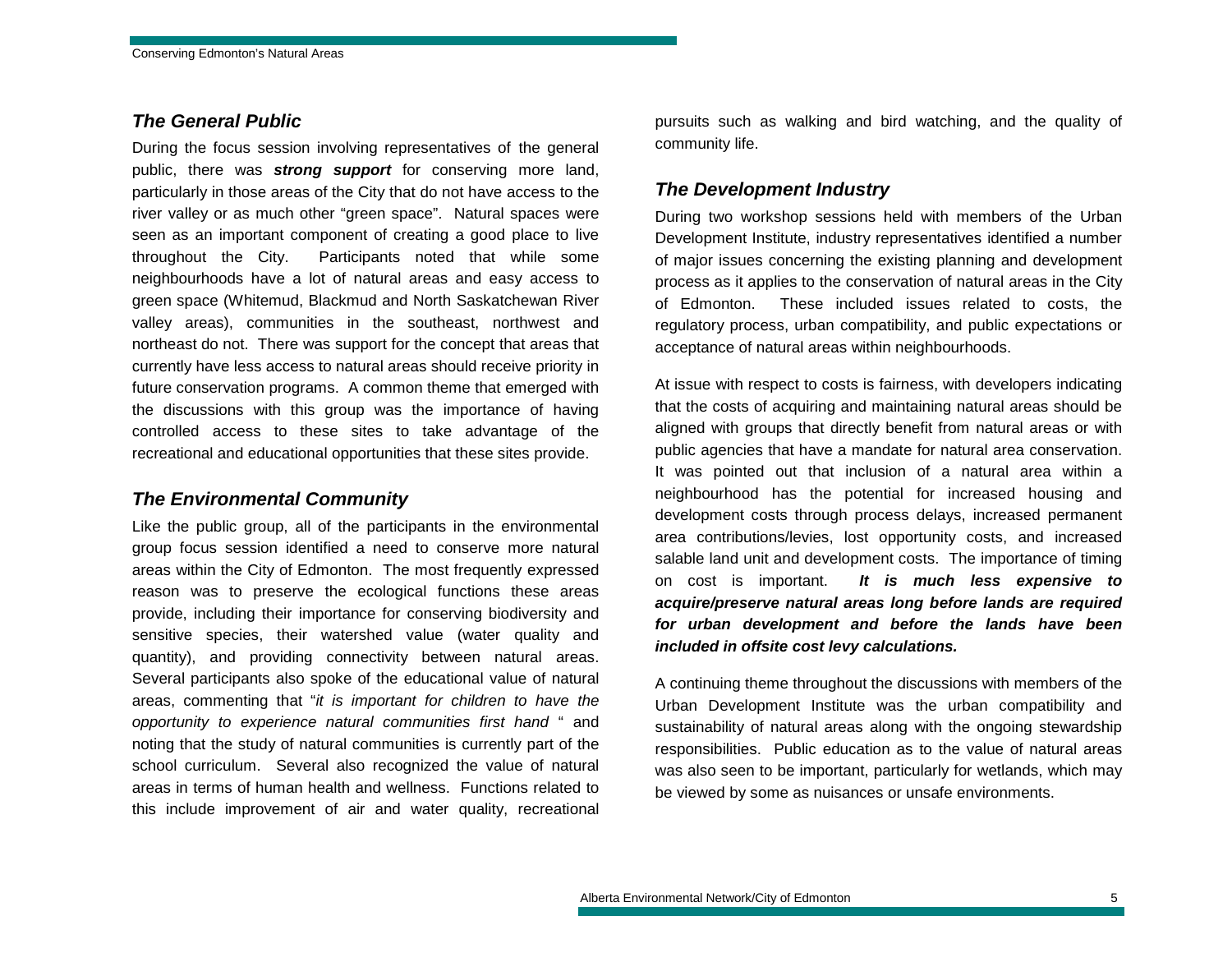# **Site Selection**

An important goal of the project was to develop a short list of sites on which to focus conservation efforts over the next two years. The short list developed during the present study was primarily drawn from the list of 62 sites identified by Geowest, although a number of additional sites were also considered at the suggestion of the Steering Committee or the Consulting Team.

The specific criteria considered in selecting these sites were based in large part on input obtained from the various stakeholders involved in the focus groups and workshops. During the sessions held with representatives of the environmental community and the general public, participants were asked to identify criteria that they felt were important in selecting potential conservation lands. While the specific list generated by each focus group was slightly different there was a consistent theme in the top priorities. Each of the groups stressed the need for land parcels that were large enough to be ecologically sustainable and were linked to other natural systems. The community and environmental representatives also concurred that the inherent ecological value of a site, expressed in terms of its natural features, watershed value, and importance as habitat for native species of plants and animals, should be the principal consideration in natural area site selection.

The SWOT analysis resulted in the identification of 13 sites that were deemed to have high conservation potential within the terms of reference of the present study. These sites, which are summarized in the following table, included many of the largest and most diverse natural habitats remaining in the City. They included native woodlots, wetlands, and complexes of wetlands, meadows and remnant forest. The sites were distributed fairly evenly around the City. Most were located on privately-owned land, although several included land that is owned by either the City of Edmonton or the Province of Alberta. Subsequent contact with the landowners indicated that, in a majority of cases, *a high potential existed for achieving conservation goals within the next one to two years* using one or more of the conservation tools identified in the report.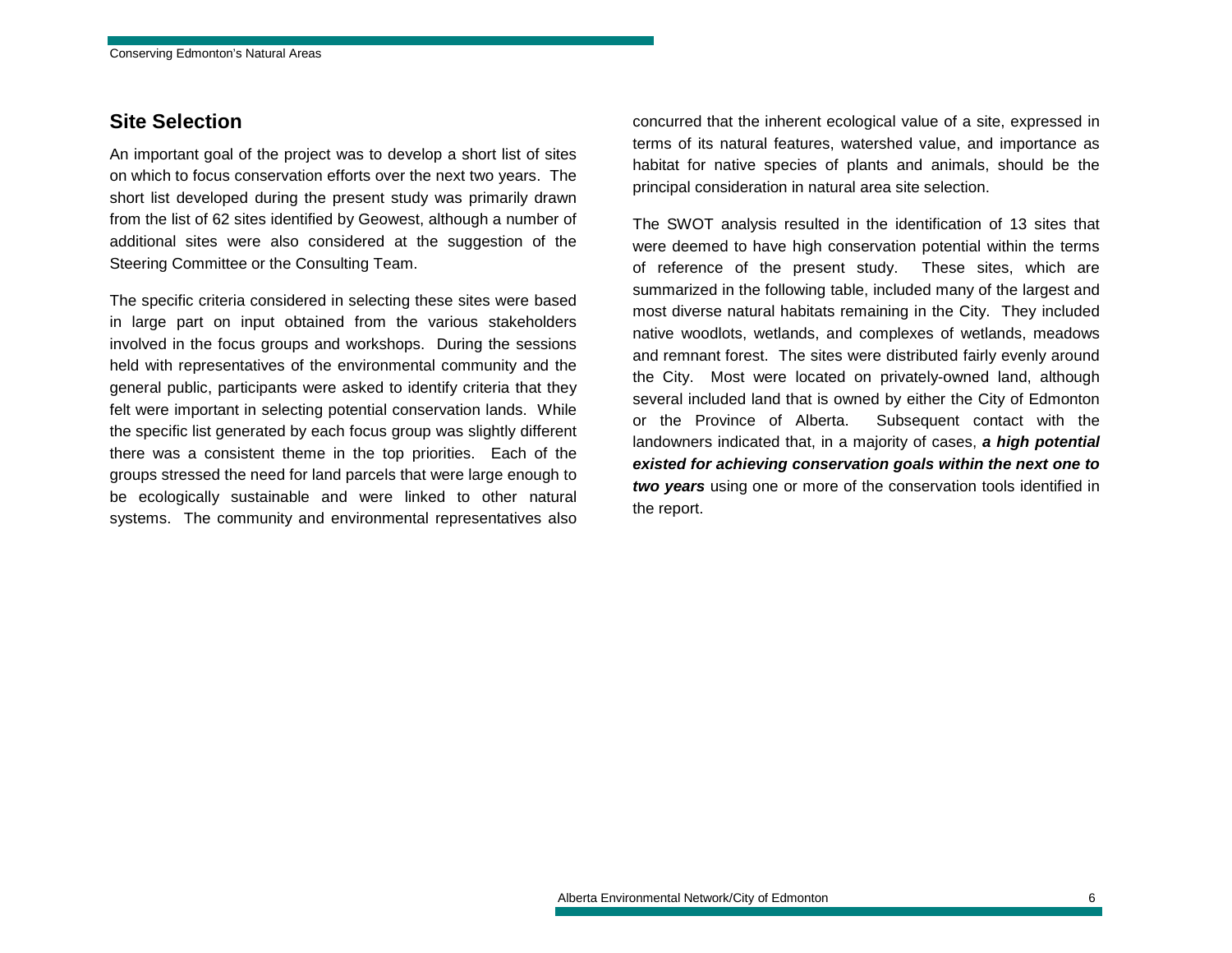

 *Wepayoos Natural Area (NW7035) Sandpiper Wetland (NW7018)*







*White Birch Woodland (NW384)* Most and the Henry Singer Wetland (Henry Singer Sports Field)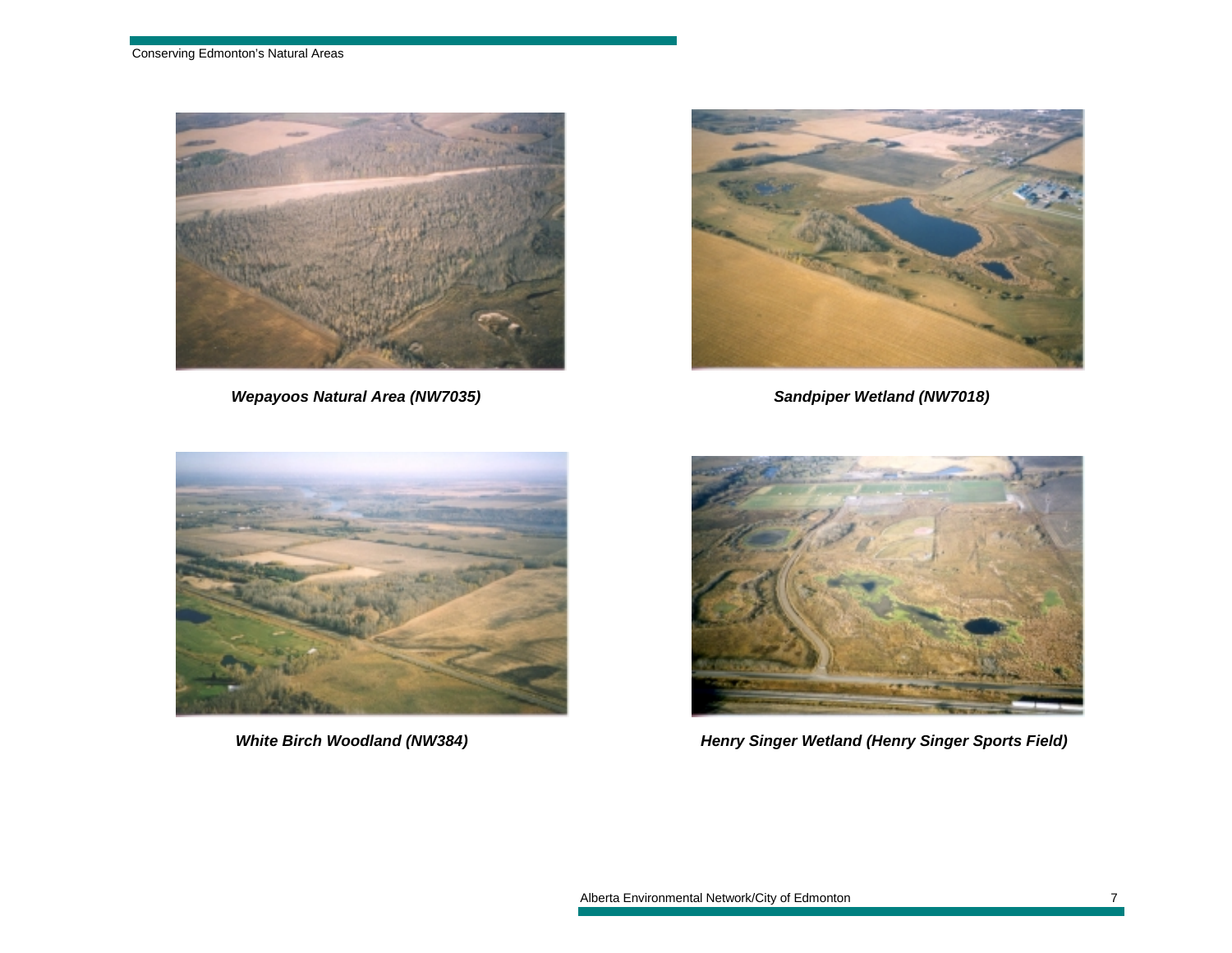



 *Winterburn Pond Natural Area (NW7010) Muskakosi Natural Area (McDonagh Peatland)*





*Ezra Moss Natural Area (SE5007) Knob and Kettle Natural Area (SE5010)*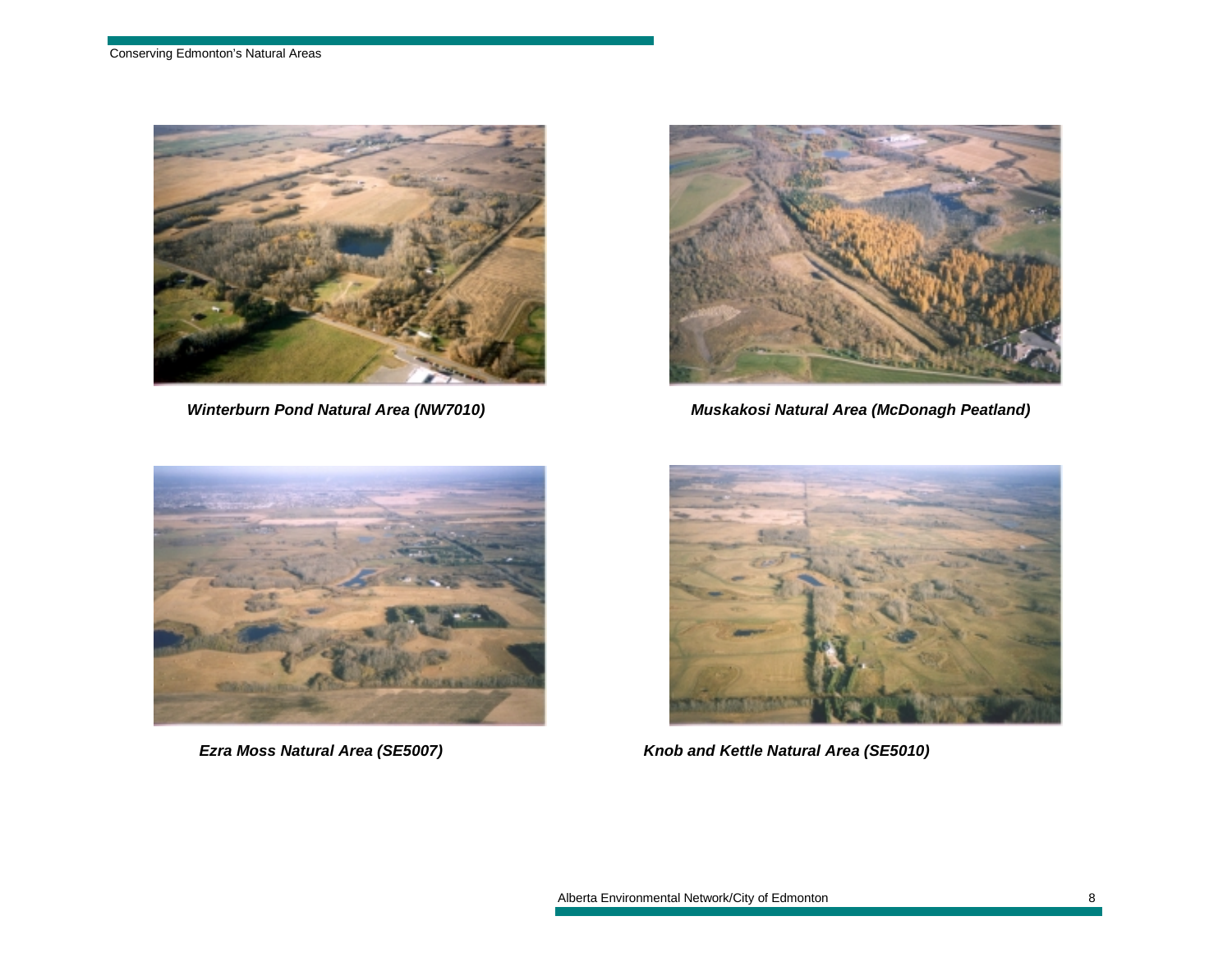

 *William Rowan Natural Area (SE5010) Papastew Natural Area (NE8002)*







 *Moran Lake Lower Horsehills Creek*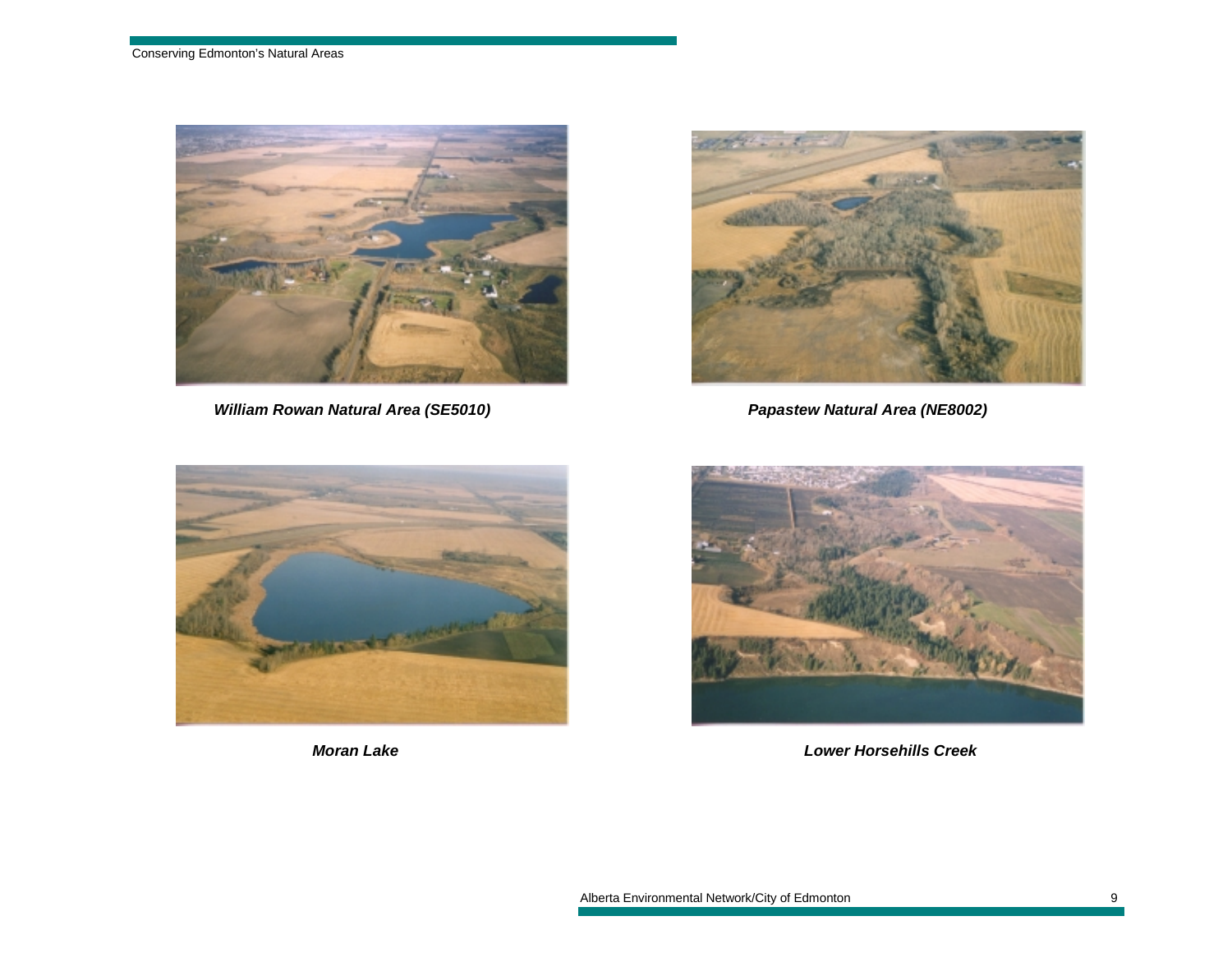

*Oxbow Natural Area (Riverbend)*

Today, cities are owned, controlled and influenced by all sorts of people, who are motivated by all sorts of goals, sometimes conflicting and sometimes harmonizing. The membership of the orchestra who makes things happen in <sup>a</sup> city is forever changing, and the job of the conductor is usually up for grabs. In order for urban land conservation to succeed, many different players must perform their functions at the proper time and to the proper degree, with equal measure of self-interest and compromise. That doesn't occur easily, but like great music, it is humanly possible. The key to the success of urban conservation projects is the development of active

| Site *                       | <b>Site Number</b>        | <b>Type Of Natural Area</b>     | Location  | Significance |
|------------------------------|---------------------------|---------------------------------|-----------|--------------|
| Wepayoos Natural Area        | NW7035                    | Aspen Forest                    | <b>NW</b> | Local        |
| Sandpiper Wetland            | NW7018                    | Wetland                         | N         | Local        |
| White Birch Woodland         | NW384                     | Poplar-Birch Forest             | <b>SW</b> | Local        |
| Henry Singer Wetland         | HENRY SINGER SPORTS FIELD | Wetland complex                 | <b>NW</b> | Local        |
| Winterburn Pond Natural Area | NW7010                    | Wetland-woodland complex        | W         | Local        |
| Muskakosi Natural Area       | MCDONAGH PEATLAND         | Tamarack-black spruce bog       | W         | Local        |
| Ezra Moss Natural Area       | <b>SE5007</b>             | Upland-wetland complex          | <b>SE</b> | Regional     |
| Knob and Kettle Natural Area | SE5004                    | Morainal upland-wetland complex | <b>SE</b> | Regional     |
| William Rowan Natural Area   | SE5010                    | Large wetland                   | <b>SE</b> | Regional     |
| Papastew Natural Area        | NE8002                    | Forest-wetland complex          | <b>NE</b> | Local        |
| Moran Lake                   | <b>MORAN LAKE</b>         | Large Wetland                   | <b>NE</b> | Regional     |
| Lower Horsehills Creek       | <b>HORSEHILLS CREEK</b>   | Riparian-ravine system          | <b>NE</b> | Regional     |
| Oxbow Natural Area           | <b>RIVERBEND</b>          | <b>Riparian forest</b>          | <b>NE</b> | Regional     |

#### **Priority sites recommended for initial conservation efforts in the City of Edmonton**

\* Please Note: The names identified above are "working names" included to provide a more user-friendly "handle" for each site. The names were selected by the Steering Committee to reflect ecological elements present at each site, local geographic names, or names of important researchers in the field. If the sites are conserved, formal approval of site names by City Council or another body may be required. That process would consider a more detailed history of the site and approvals of any person or entity chosen for the naming.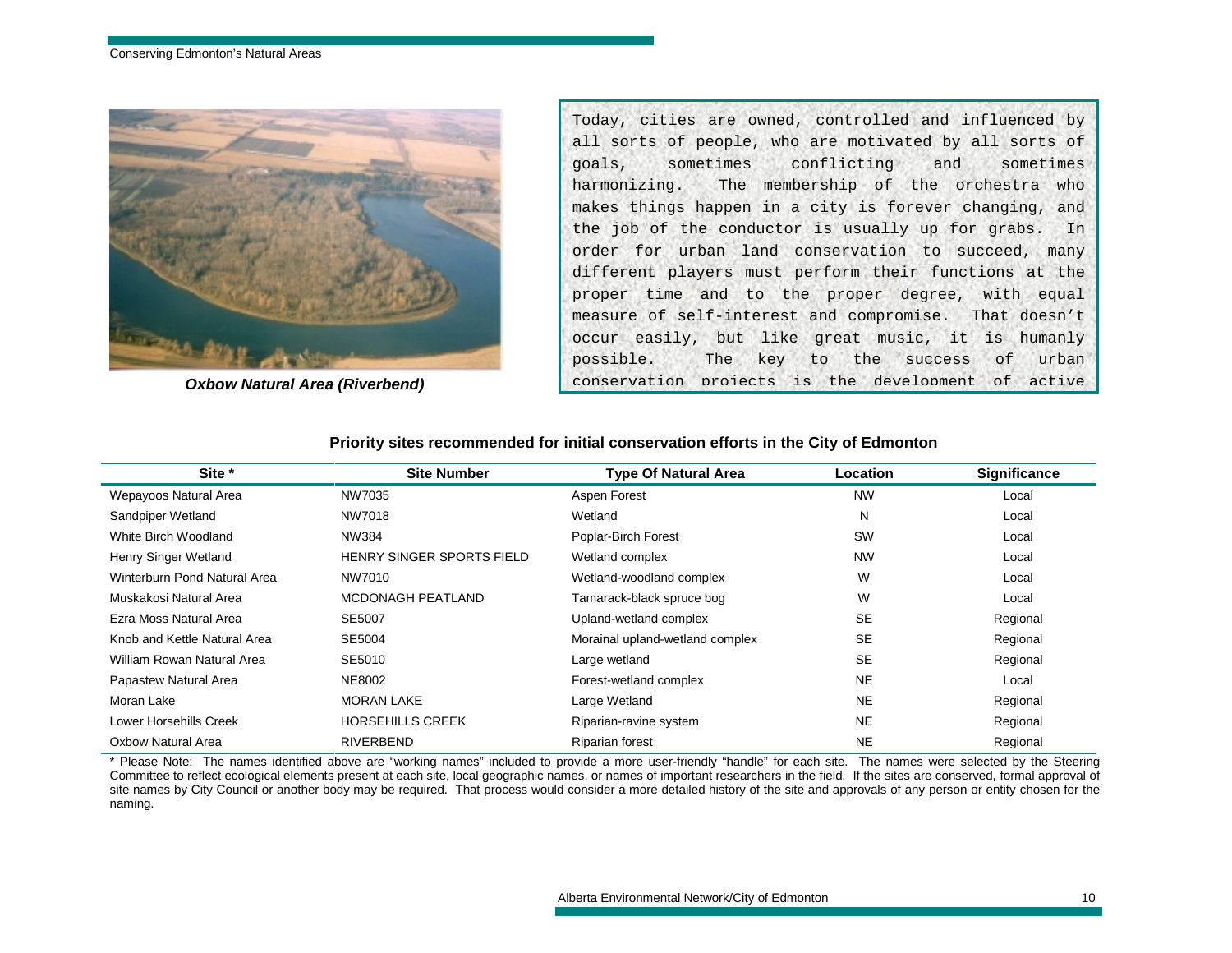# **Developing a Strategy to Conserve Natural Areas**

# *The Need for a Long-Term Strategy*

Although the focus of the present study was on identifying a short list of natural areas on which to focus initial conservation efforts, and on developing a short-term communication and fund raising strategy to move the initiative forward, input from the various groups that participated in this study raised a number of other issues related to the City's long-term goals for conservation and management of natural lands. These issues included:

- The expectation that these initial efforts to conserve shortlisted sites represent only a *starting point* and that effective conservation of valued natural areas will be reflected in Edmonton's future growth and development strategy.
- The adversarial nature of the planning process when development is imminent.
- The need for a comprehensive inventory of remaining natural areas.
- The need to acquire sites earlier in the development process before land and servicing costs become prohibitive.
- Concerns about whether the City's goals and policies for conservation of natural areas are being effectively implemented within the administration.
- The lack of an effective strategy to coordinate internal and external resources interested in conserving natural areas.
- The lack of an effective internal mechanism to manage natural area conservation within the administration.
- The need to ensure that an administrative framework is in place and that sufficient resources are committed to ensure effective stewardship of conserved land.
- The need to develop and test a wider range of 'tools' for conserving natural areas.

Resolving all of these outstanding issues was beyond the scope of the present study, however the Consulting Team did identify a number of mechanisms that could be used to achieve more effective conservation and stewardship of natural areas, both now and in the future.

# *Elements of an Effective Natural Areas Conservation Strategy*

#### **The Role of the City of Edmonton**

Although Edmonton's environmental community is providing the impetus for change, the ultimate success of natural area conservation initiatives will depend on the City's willingness to implement a meaningful conservation program and to work with the development industry in overcoming current obstacles to natural area conservation. There is a clear need for the City of Edmonton to take a leadership role in implementing this program.

The failure to save the Little Mountain Natural Area and a number of other identified natural areas point out the need for the City to undertake a comprehensive review of existing policies and to consider whether an adequate administrative and planning framework is in place for delivering an effective natural area conservation program. The study recommends that a corporate steering committee be struck to evaluate how current practices impact natural area planning and how we might collectively change our approaches to the goal of implementing Policy C-467.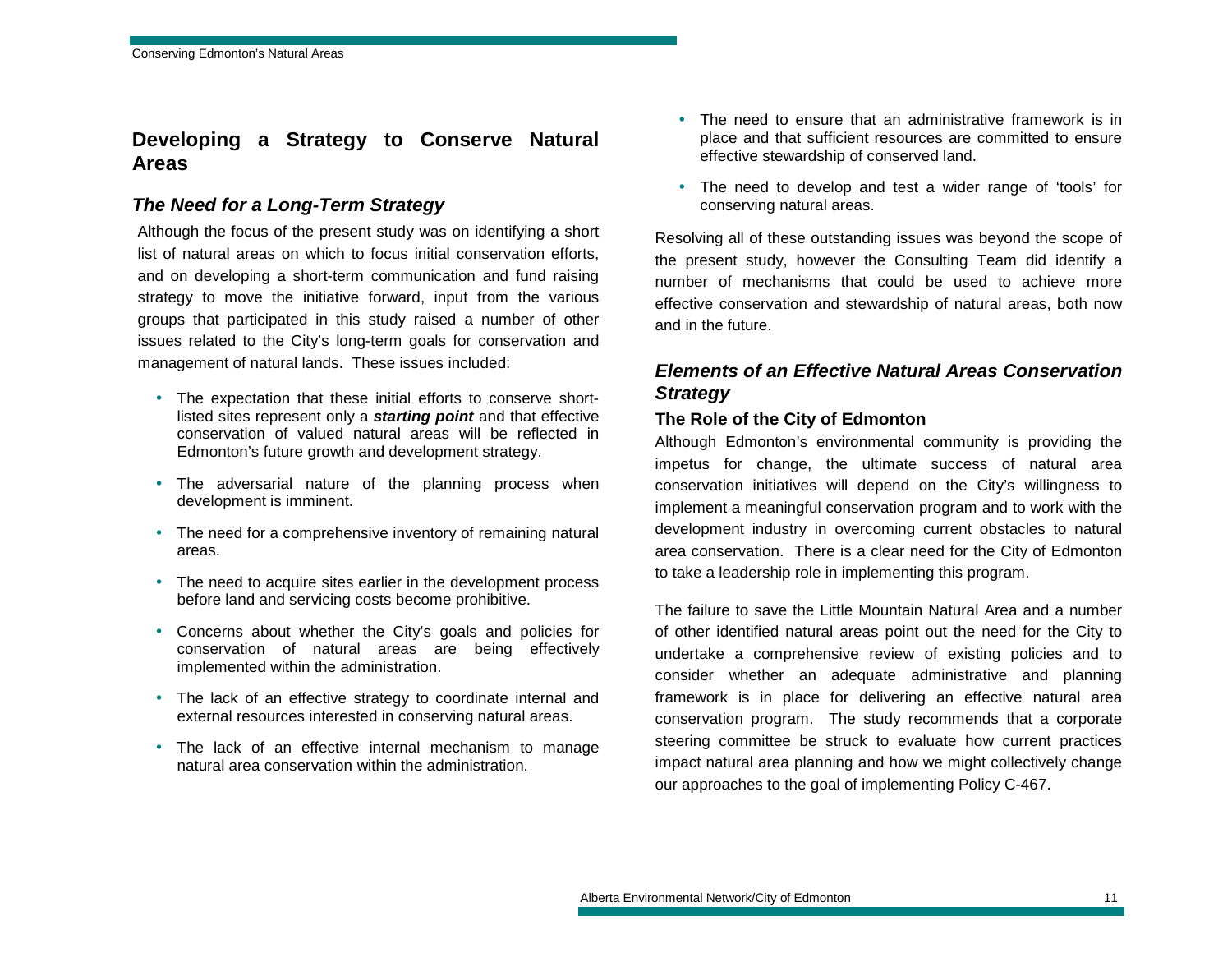#### **Partnerships and Community Participation**

Although the City must take a leadership role, it cannot do the job on its own. Natural area conservation should be viewed as a collaborative effort within the community. Civic leadership should provide the catalyst for change with the development industry and the environmental community becoming '*partners in conservation*'.

Partnerships bring resources and expertise to the table that might not otherwise be available. The Administration should continue to work in partnership with community leaders and stakeholders, including groups representing the development industry and the environmental community, to develop more effective programs to promote and conserve remaining natural areas. There is also a need for broader consultation with all stakeholders in the community on our policies and approach to natural area planning.

#### **The Need for a Green Spaces Master Plan**

We feel that a need exists for an overall plan that would translate the City's goals and policies for natural areas into a clear vision that balances future development and conservation needs. This type of plan may be essential if the goal is to develop an interconnected network of sustainable natural areas rather than to simply conserve a handful of sites scattered across the city. The report describes some of the required elements for a green spaces master plan. These include the need for a comprehensive inventory of remaining natural areas in the City, the use of 'greenways' for maintaining ecological linkages with the river valley system and remaining natural areas on the table lands, and the need for consultation with community stakeholders and adjacent municipalities.

#### **The Role of a Conservation Land Trust**

It became apparent from our discussions with various stakeholders that a need exists for a mechanism that would provide more flexible options for persons or organizations that wish to sell or donate land for conservation purposes, that would enable us to respond more quickly to conservation opportunities, and that would provide a vehicle for generating funds through various partners. One approach that has proven successful in other areas is the establishment of a conservation land trust.

Conservation land trusts are private, charitable organizations whose primary role is to protect land under their stewardship from undesirable change. Holding conserved natural areas in a land trust may have certain advantages over municipal ownership. Because conservation land trusts are created expressly to hold and manage conserved natural lands they may provide a more effective vehicle for stewardship of retained natural areas. They may also be viewed by some as providing greater long-term security for conserved sites, since they are less likely to be influenced by political changes.

# **The Need for Effective Tools for Conserving Natural Areas**

Policy C-467 includes a "tool kit" of financial, operational and management tools for promoting conservation of natural areas. However, results of the focus group sessions with members of the Urban Development Institute members and subsequent contacts with individual developers, landowners and city officials led the Consulting Team to the conclusion that the lack or lack of awareness of effective tools for conserving these sites remains a major obstacle to natural land conservation in Edmonton. The industry as a group indicated that a need existed for tools that provide incentives for conserving natural areas or that are at least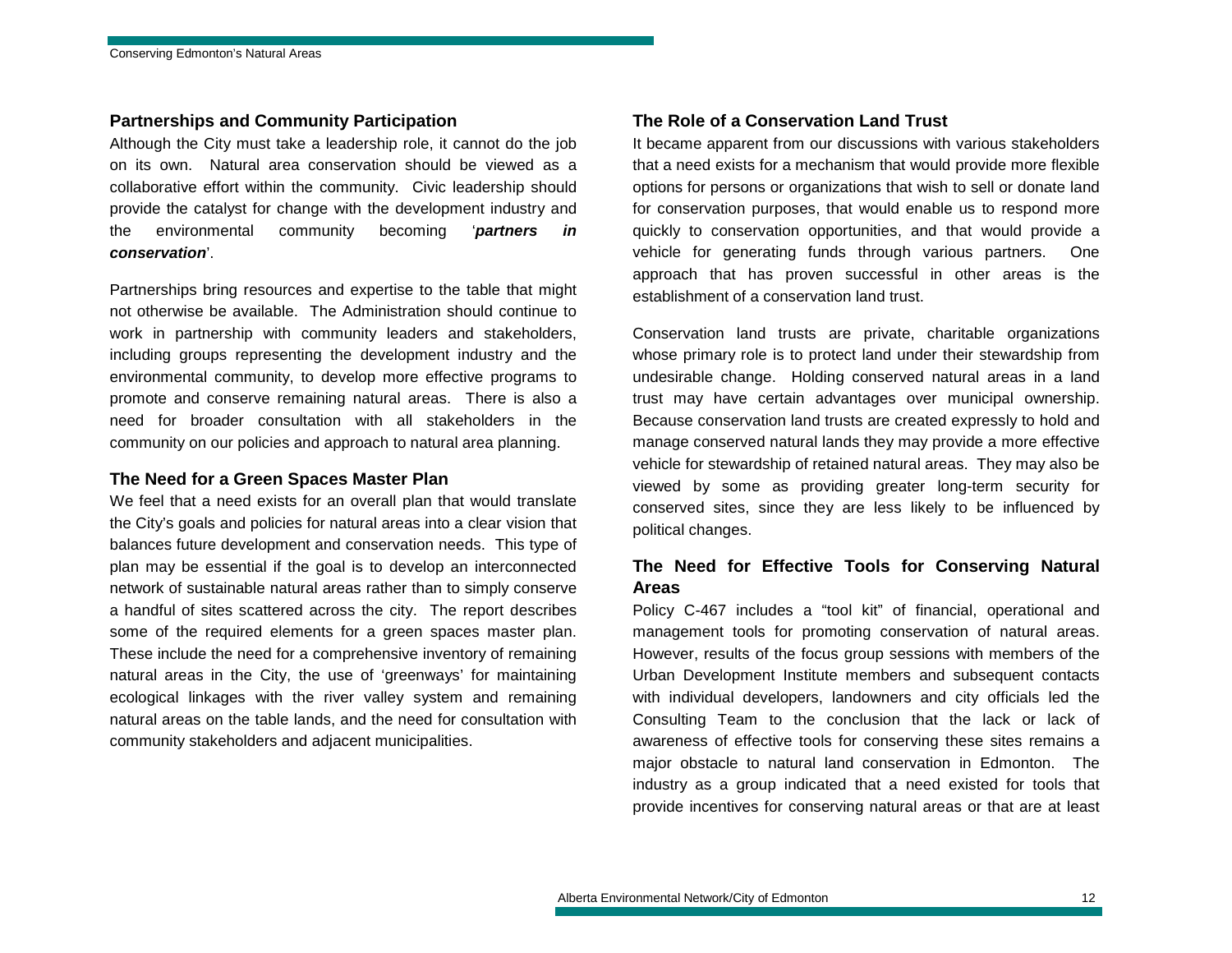'cost neutral', in that they do not financially penalize a landowner or developer that has a natural area on their land.

As part of the present study, some research was done on land conservation tools that may be appropriate for use in Edmonton. This entailed a comprehensive review of legal tools that are currently available to the City of Edmonton, examination of some of the conservation tools being used by other jurisdictions in North America, and consultation with members of the Urban Development Institute to obtain feedback on potential obstacles or opportunities associated with the use of these tools from an economic and land development perspective. The resulting list of tools, although not definitive, greatly expands the range of conservation options that have previously been used in the City to conserve natural areas. Further consultation with the development industry and other stakeholders is recommended as a basis for testing, refining and using the wide range of conservation tools that are available.

#### **Stewardship of Conserved Sites**

Effective management or stewardship of conserved lands is essential to maintain the ecological integrity of the conserved sites and to ensure that the social, economic and environmental benefits provided by natural areas are maintained into the future. The report outlines the required components of natural area stewardship plans and provides examples of interim stewardship plans developed for several of the short-listed sites.

# **Marketing and Financing Strategy**

#### *Scanning the Marketing Environment*

The first step in the development of the marketing and financing strategy was to assess the current political, fiscal and social environment. This helps to understand the public attitudes and priorities, assess key issues, identify levels of support or concern and develop key criteria for financial participation.

Our review of the public attitude research highlighted a growing concern towards environmental issues and questions over the kind of world that we will leave our children. These global and national trends also emerged locally.

In Edmonton, natural areas are viewed as an important contributor to the quality of life in this community. These areas are seen as providing an important "mental breathing space" in the urban environment as well as a significant passive recreational resource for residents of all ages.

Natural areas are seen as important public assets that require appropriate public accountability and funding. Corporate and community partnerships were seen as offering the opportunity to enhance the resources, not replace them.

The environmental pressures noted have created an emerging "window of opportunity" within the Metro Edmonton industrial sector. Many of these companies are very interested in projects that help them to counter greenhouse gas emissions. Conservation projects in other regions have benefited from these emerging corporate priorities and so can Edmonton's projects.

### *Marketing Strategy - Three-phase Approach*

To capitalize on the current interest and opportunities, the table land conservation program needs a local champion with the credibility, skills, time and resources to convert interest into action. Two important ingredients for success will be the ability to create a *new co-operative business approach* between stakeholders and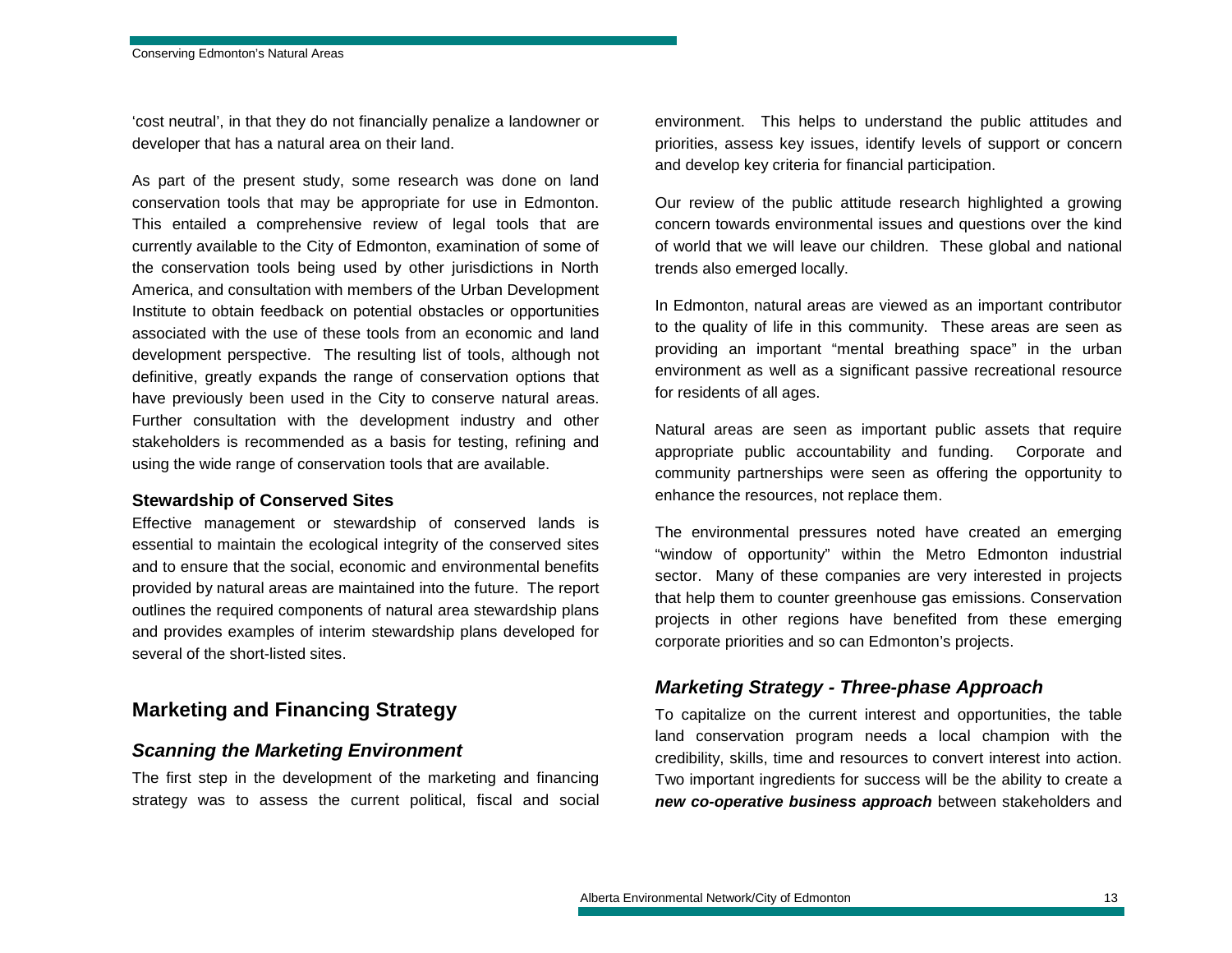*a strong unified voice* that moves forward conservation projects. Having surveyed the existing groups, it is clear that there is no local organization that is poised to take on this challenge.

The following three-phased marketing strategy provides an activity plan designed to achieve the credibility and awareness needed to optimize the current funding opportunities.

### **Phase 1 - Creating a Cohesive Public/Private Sector Team**

- Consolidate current funding and organizational support.
- Define the stakeholder participants and working relationships for this program.
- Improve stability and continuity of the stakeholder relationships.
- Increase political support.
- Develop a clear long-range strategic vision for land conservation in Edmonton.
- •Benchmark public attitudes.

# **Phase 2 – Formalizing Relationships into a New Organization with a Fresh Public Image**

- Draft new organization structure Edmonton's Nature Network Land Trust.
- Develop primary identity package and marketing tools.
- Explore collaborative "packaging" and funding approaches with the River Valley Alliance.

# **Phase 3 – Creating Community Momentum and Incremental Support**

• Recruit "Corporate Legacy Leaders" as founding partners for the new organization and finalize the structure.

- Recruit marketing staff.
- •Implement provincial funding strategy.
- •Expand landowners and stakeholder consultation.
- • Implement nature awareness program – Nature Week, Nature Legacy Catalogue, and Nature Conservation Award.
- •Develop foundation and project specific funding strategies.

### *Stakeholder Participation*

Participation by key stakeholders is an important component of the strategy, however this must be balanced with the existing demands on many of these organizations. For this reason we have created windows of participation for the stakeholder community that tie in with their primary activities. These revolve around the Nature Day/Week and the Legacy Catalogue. We feel at this juncture that this is a more effective use of these scarce volunteer resources.

With the introduction of a new organization, it is important that it is not seen as competing for the same resources that the existing stakeholders are. The overall goal is to *leverage and enlarge the funds dedicated towards land conservation, not simply divert funds from other environmental activities.*

Some organizations have indicated an interest in contributing some of their fund-raising efforts towards land conservation projects. The structure of the Trust provides two funding opportunities to accommodate this. *Local organizations may choose to raise funds to become founding members of the Trust* or they may contribute as *project partners on specific activities*. Because of the competitiveness of the community fundraising sector, we do not recommend introducing significant new grass roots fund-raising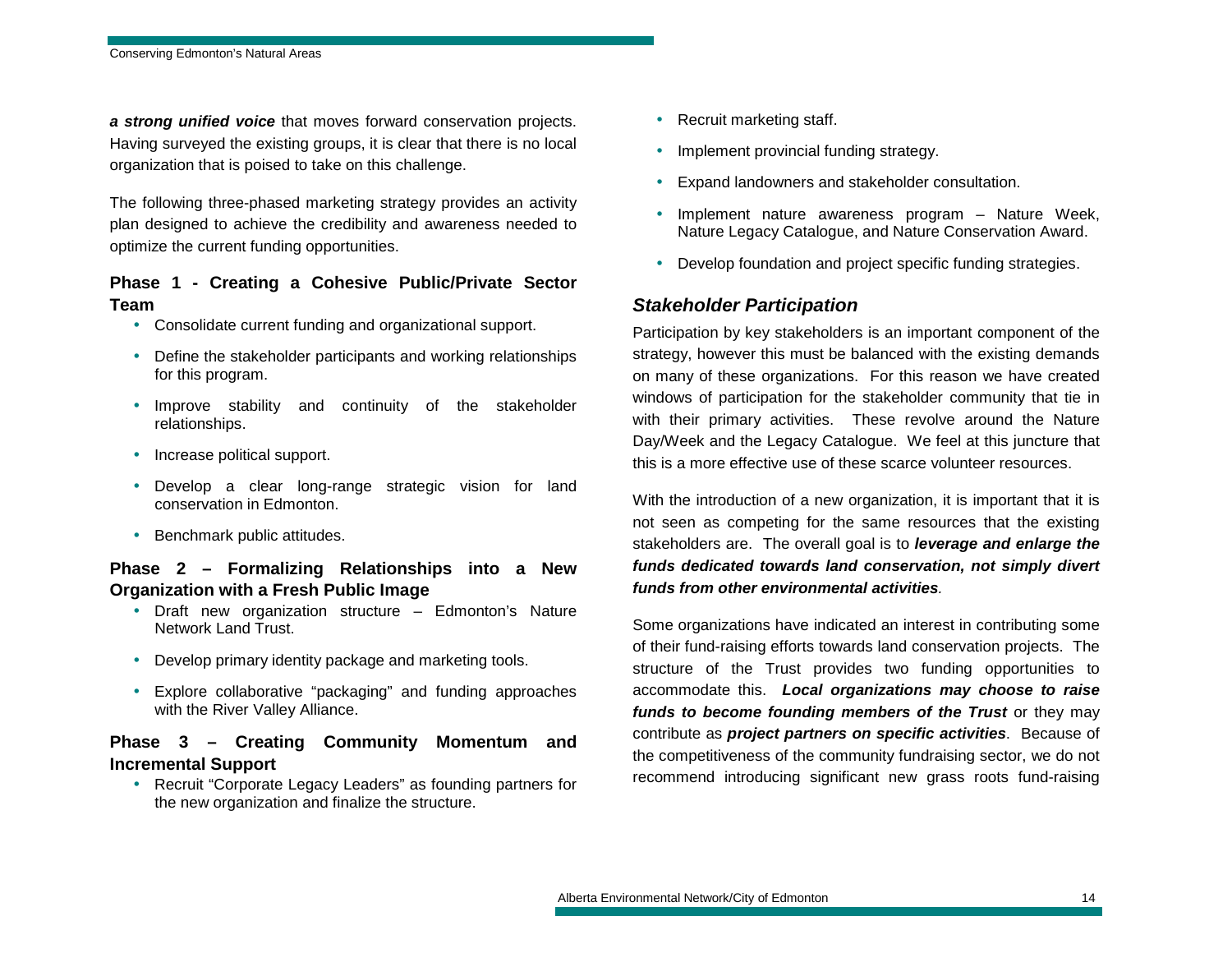activities but rather lobby and promote existing partners to dedicate some of their current efforts to the land conservation cause.

With the growing fatigue in the not-for-profit sector, we believe that for *sustained participation* by stakeholder organizations in the Trust, it needs to *provide participation opportunities that are seen as rewarding and beneficial*. They should *provide a win-win for the Trust and the participating stakeholder organizations.* By focusing efforts surrounding a couple of key projects, we feel the Trust can achieve this as well as avoid volunteer burnout.

# *Financing Strategy*

The financial strategy proposed is divided into two phases and dovetails the public attitudes towards public and private sector participation.

The *first phase,* covering a five year period, is designed to *secure the establishment of the Trust and to commence the implementation of priority projects* before the opportunities to conserve them are lost forever.

Cumulative funding targets for the *five-year period* are as follows:

- 40% -\$2 million City of Edmonton
- $\bullet$  30% -\$1.5 million Province of Alberta
- 17.5% -\$875,000 Corporate Legacy Leaders
- $\bullet$ 7.5% -\$375,000 Foundations and Marketing Partners
- 4% 4% -\$250,000 Community Fund Raising

The second phase looks to developing sustained funding sources for the Trust while continuing to fund and implement additional conservation, awareness and educational projects.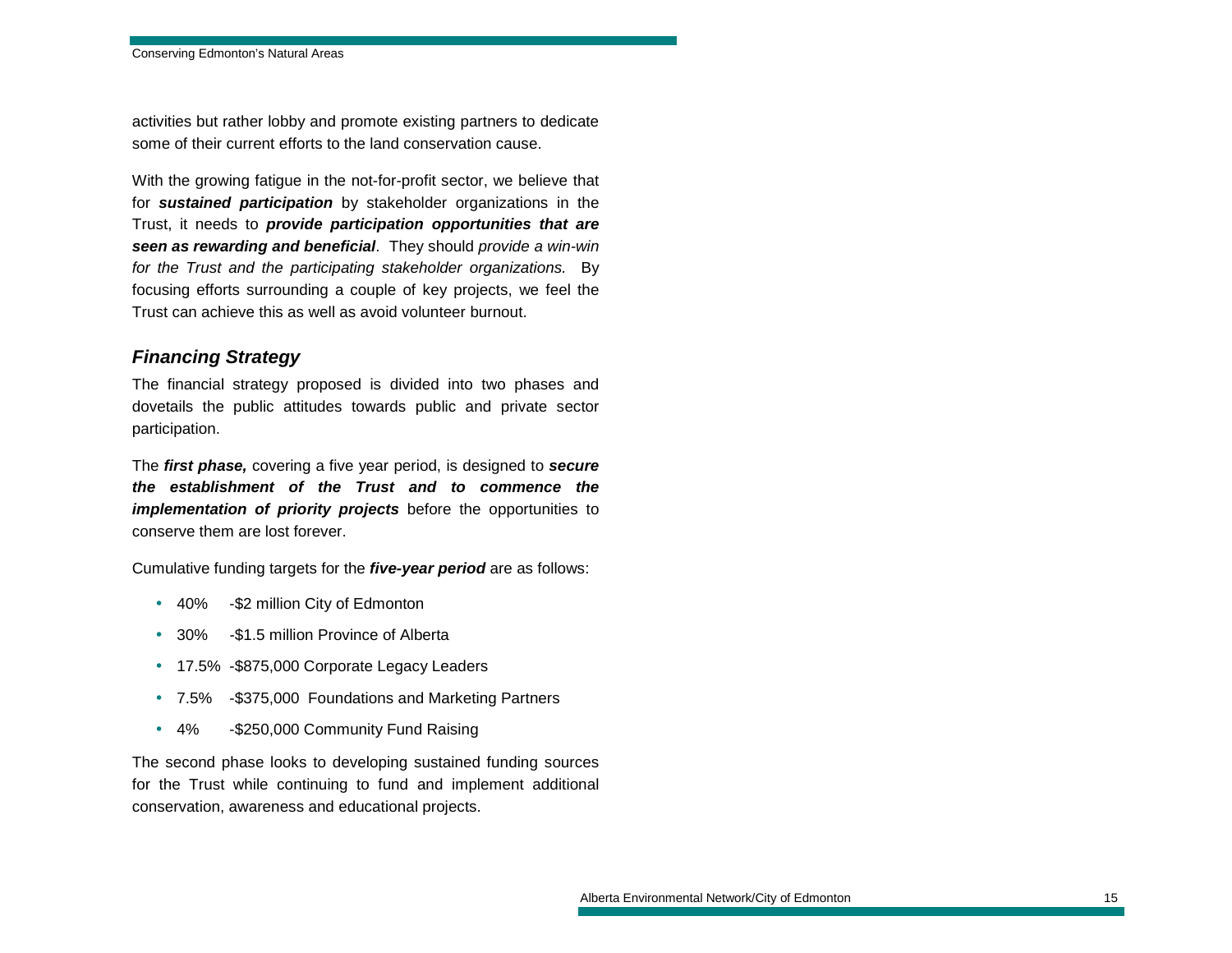# **Recommendations**

The report should be used as a tool to discuss future directions/policy changes with respect to the natural area planning and conservation process. At the time of the release of the report, the parent groups sponsoring this project including the Alberta Environmental Network, City of Edmonton and others such as the Urban Development Institute, etc., have not had the opportunity to review and consider what elements may be appropriate for implementation. Moreover, more discussion is necessary before the concepts could be brought forward for action. This report represents the views of the project Steering Committee and the Consulting Team and does not bind the parent organizations to any specific action. Further stakeholder consultation is required.

# *Natural Areas Conservation Strategy*

#### **Site Selection and Acquisition**

- The report supports the voluntary nature of Policy-C467. All sites identified in the Geowest (1993, 1999) inventories remain worthy of conservation.
- First priority on the use of Natural Areas Reserve Funds should go to the 13 priority sites identified, keeping in mind that purchase is just one of a number of tools that can be used to conserve sites.
- Efforts should be made to conserve remaining natural areas both through the normal planning process and on an opportunistic basis as funding becomes available.
- The City of Edmonton should move quickly to secure these sites as a number of the sites are at high risk for development and could be lost in the near future. Conservation should take place before the development

process renders retention of sites too costly in terms of both land and servicing costs.

#### **Policy Implementation**

- A corporate steering committee should be struck to evaluate how current practices impact natural area planning and how we might collectively change our approaches to the goal of implementing Policy C-467.
- The City should appoint a full time conservation coordinator to facilitate the implementation of Policy C-467 through partnerships with the community/land trust and corporate partners.

#### **Partnerships and Community Participation**

- The Administration should continue to work in partnership with community leaders and stakeholders, including groups representing the development industry and the environmental community, to develop more effective programs to promote and conserve remaining natural areas.
- Lines of communication should be maintained with the Province of Alberta and other organizations regarding opportunities for joint conservation and stewardship of wetlands and other natural areas.
- A proactive public outreach program should be initiated to keep citizens informed and involved.

#### **Green Spaces Master Plan**

- In consultation with community stakeholders and adjacent municipalities, develop a 'greenspace' master plan that sets out the City's long-term strategy for conservation of natural areas and integration of conserved sites with the river valley and open space lands.
- Conduct detailed inventories of potential natural areas within the City of Edmonton, including remaining sites on the table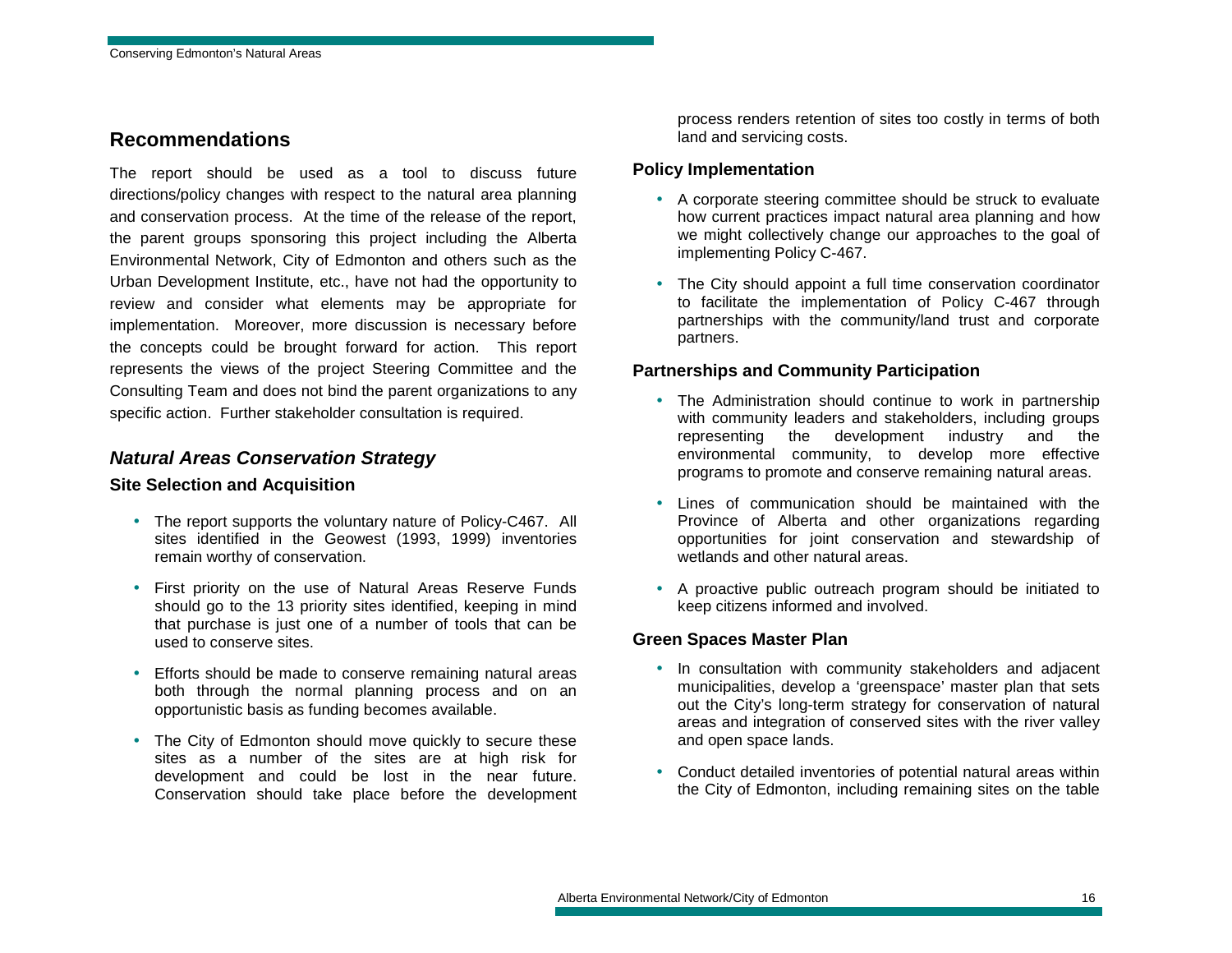lands and sites within the North Saskatchewan River Valley and Ravine System.

#### **Conservation Land Trust**

• The City of Edmonton should establish an independent land trust as a vehicle to hold and manage conserved natural areas.

#### **Tools for Conserving Natural Areas**

- The City of Edmonton should take full advantage of the range of available tools for conserving natural areas.
- Further consultation with the development industry and other stakeholders should be undertaken as a basis for testing, refining and using the wide range of conservation tools that are available.

#### **Stewardship**

• Detailed inventories and stewardship plans should be completed for each natural area as soon as the sites are acquired or conservation agreements are in place.

# *Marketing and Financing Strategy*

#### **Partnership Protocol**

• Develop a formal protocol between partnership organizations. Key elements of this protocol should include areas of co-operation, program expectations and contributions, partner responsibilities and behaviour, conflict resolution between partners, media relations and terms of partnership and withdrawal.

#### **Picture Edmonton 2010 – SMART Growth Vision**

• Expand City Council's "Vision of Social Well-Being and Quality of Life" by the development of a "smart growth" vision policy. This vision statement should provide a clear policy statement that defines the long term "picture" of what the City should look like.

# **Review of Current Land Management and Acquisition Priorities and Policies**

• With the establishment of Council's Vision, a review of existing land use zoning, management and acquisition policies and inter-departmental communication should be undertaken. The goal of this review would be to ensure that the corporate policies support the implementation of the longterm "smart growth" vision policy.

### **Create "Edmonton's Nature Network Land Trust"**

• Create a new organization comprised of "equity" partners that provide land, funds or administrative resources to coordinate the implementation of targeted conservation projects. To support this new organization, it is recommended that a visual identity package, conservation project profile sheets, and a web site be developed.

# **Development of an Integrated Fund Development Approach**

• Explore the development of an integrated package and strategy with the River Valley Alliance that markets priority river valley and table land sites.

# **Quantify Current Annual Land Conservation and Natural Area Development Commitments**

• Quantify the City of Edmonton's current annual land conservation and natural area development commitments, both in terms of financial and human resources, into a 5 year funding commitment that can be used to leverage other public and private sector contributions. Ideally, this would include both the \$250,000 per year commitment and the \$650,000 currently projected for 2004 and 2005. This would create a fund of well over \$2 million. These funds are identified in the approved 2001 – 2005 Capital Priorities Plan.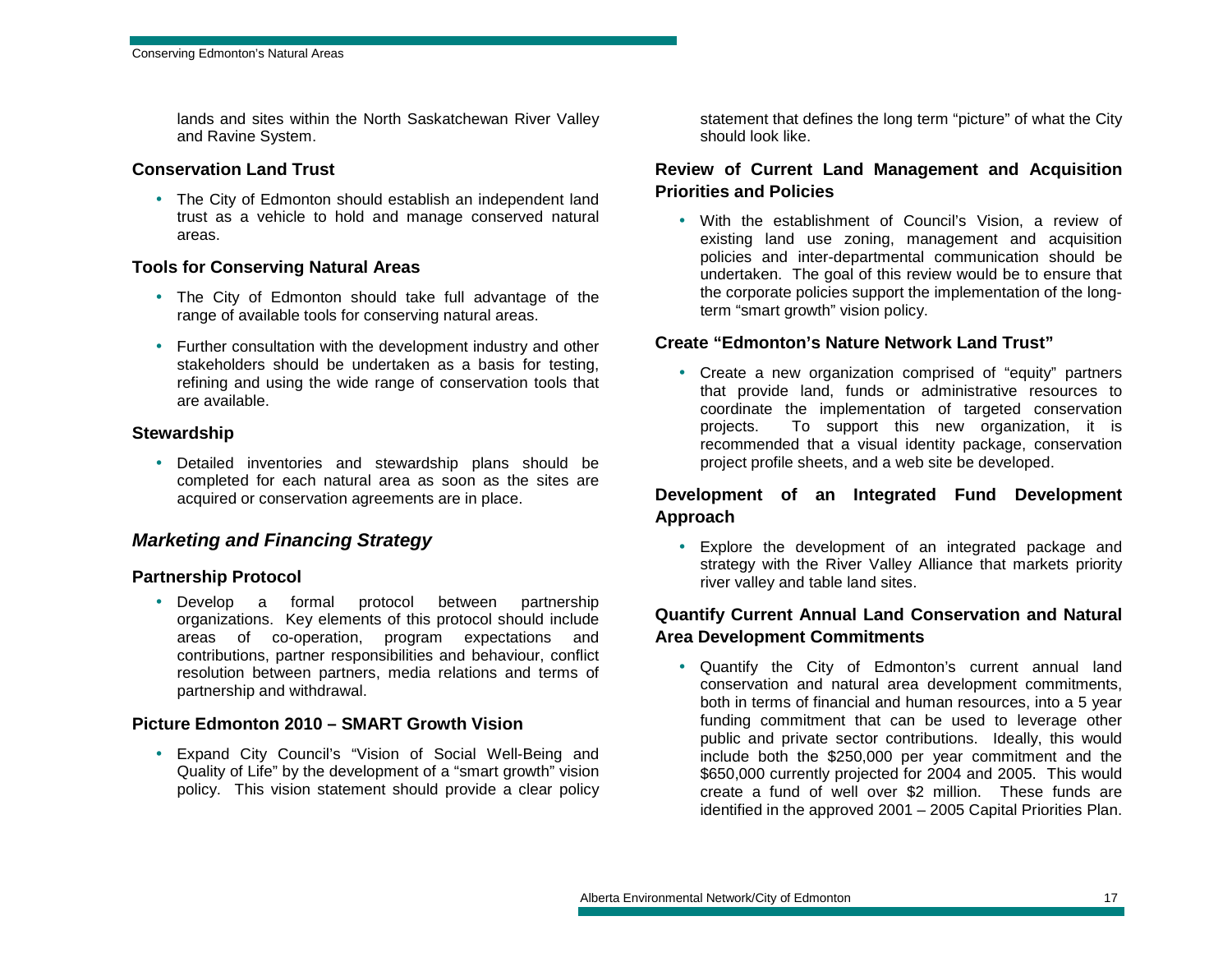No new capital funds beyond these funds are requested during the five-year period.

#### **Corporate "Legacy Leaders" Team**

• Create a group of founding corporate partners that would each contribute \$35,000 - \$50,000 per year for 5 years towards the operations of the Trust. The initial target would be 5 partners.

# **Leadership Role for Office of the Mayor in Building the Legacy Team**

• With the level of civic commitment already in place, we recommend that the Office of the Mayor take a leadership role in launching the development of the Legacy Team.

#### **Trust to Secure Provincial Support**

• Prepare a funding proposal from the Trust that outlines key priority projects, highlights corporate, community and regional supporters, and summarizes the recreational and environmental benefits that can be achieved for Metro Edmonton.

#### **Media Relations Program – Launch Phase**

• Roll out a media relations program that profiles a series of news items relating to the Trust.

#### **Natural Heritage Day/Week**

• Develop an annual event that profiles Metro Edmonton's Natural Areas and the advantages that they offer the community. This event could start as one day tied into an existing event such as Arbour Day.

#### **Landowner and Stakeholder Updates and Project Briefs**

• Provide a program brief to landowners and stakeholders on a timely and on-going basis.

#### **Legacy Catalogue and Advertising Support**

• Develop a "product" catalogue that sells sponsorships, products and activities that enhance and support land conservation and nature appreciation activities. All sales would be brokered through the Trust.

#### **Foundation/Corporate Proposal Team**

• Recruit a task team of 3 – 5 volunteers to support in the writing and development of funding proposals to targeted Foundations. This task team would review the potential foundations and match "packages" that would be eligible for funding consideration.

#### **Urban Conservation Award within the Emerald Award Program**

• Sponsor a new award for urban land conservation and proactively nominate projects for it.

# **Marketing Staff for Land Trust**

• Acquire either 1 full-time or 2 part-time staff to implement the marketing and fund development program.

#### **Evaluation Tools**

• Undertake a benchmark attitude study on land conservation and nature appreciation activities in the Metro Edmonton area that provides appropriate statistically validated data.